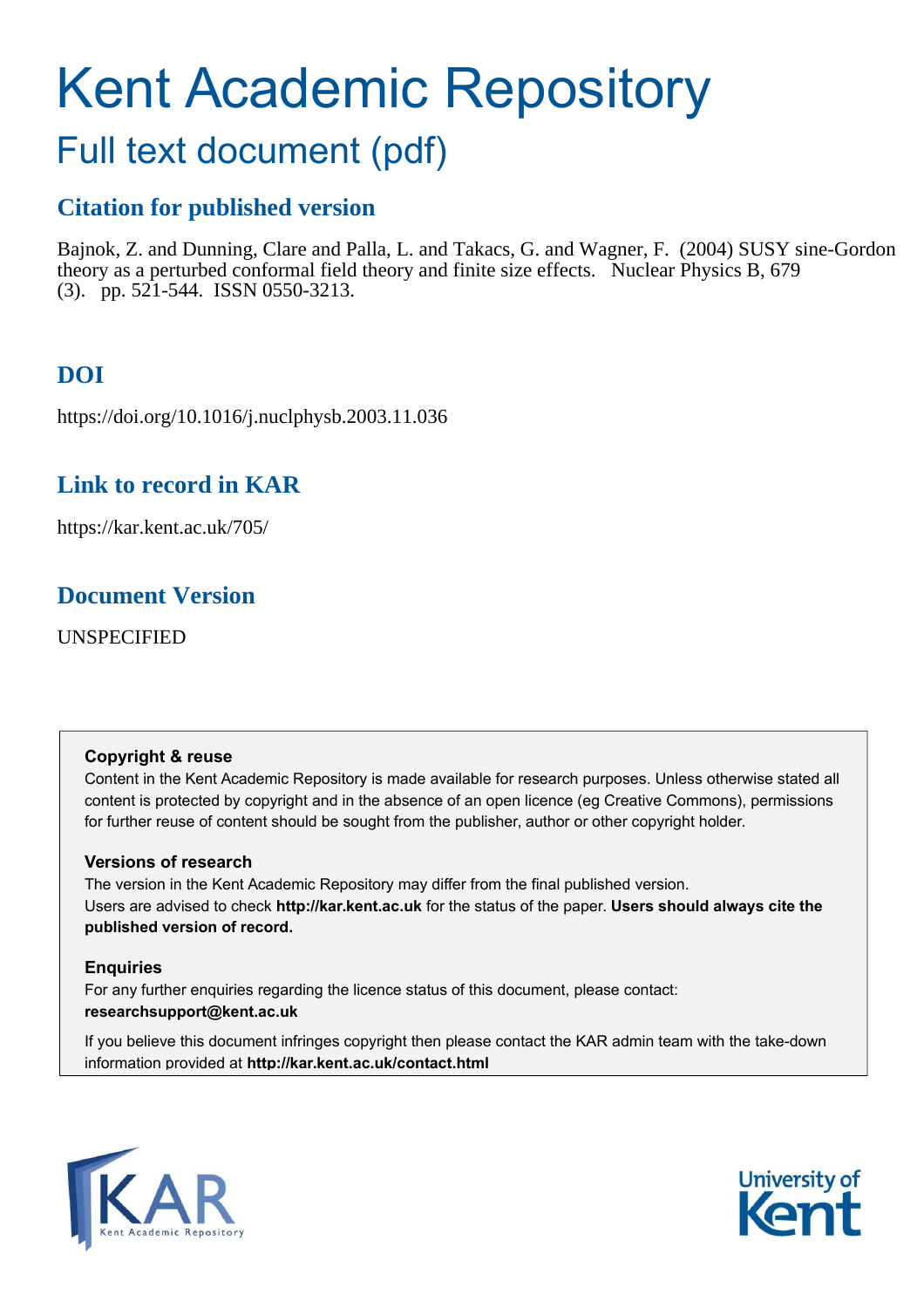### ITP-Budapest Report 597

# SUSY sine-Gordon theory as <sup>a</sup> perturbed onformal field theory and finite size effects

Z. Bajnok<sup>1</sup>, C. Dunning<sup>2</sup>, L. Palla<sup>3</sup>, G. Takács<sup>1</sup> and F. Wágner<sup>3,4</sup>

<sup>1</sup>Theoretical Physics Research Group, Hungarian Academy of Sciences, Budapest, Hungary

<sup>2</sup>Department of Mathematics, University of York, York, United Kingdom

<sup>3</sup>Institute for Theoretical Physics, Eötvös University, Budapest, Hungary

4Department of Mathemati
s, King's College London, London, United Kingdom

1st February 2008 **2008** 

### Abstra
t

We onsider SUSY sine-Gordon theory in the framework of perturbed onformal eld theory. Using an argument from Zamolod
hikov, we obtain the va
uum stru
ture and the mother the process  $\mu$  and  $\mu$  and the theory, which is the exact the exact  $\mu$ S matrix predi
tion, rst-order perturbed onformal eld theory (PCFT), the NLIE method and trun
ated onformal spa
e approa
h. We provide eviden
e for onsisten
y between the usual Lagrangian des
ription and PCFT on the one hand, and between PCFT, NLIE and <sup>a</sup> massgap formula onje
tured by Baseilha and Fateev, on the other. In addition, we extend the NLIE des
ription to all the va
ua of the theory.

# 1 Introduction

Supersymmetri (SUSY) sine-Gordon theory (SSG) is of interest for several reasons. First, it is a two-dimensional integrable field theory and as such, there is a wealth of analytic and non-perturbative information available about its behaviour. Second, it describes supersymmetric solitons, which have been investigated recently in the context of supersymmetric gauge theories in four (and other) dimensions. It an be expe
ted that SSG provides a useful laboratory for the analysis of solitons in supersymmetric theories, and their nonperturbative behaviour in general. Third, there has been a lot of activity recently especially on
erning the situation when SSG has a nontrivial boundary ondition imposed on a timelike boundary.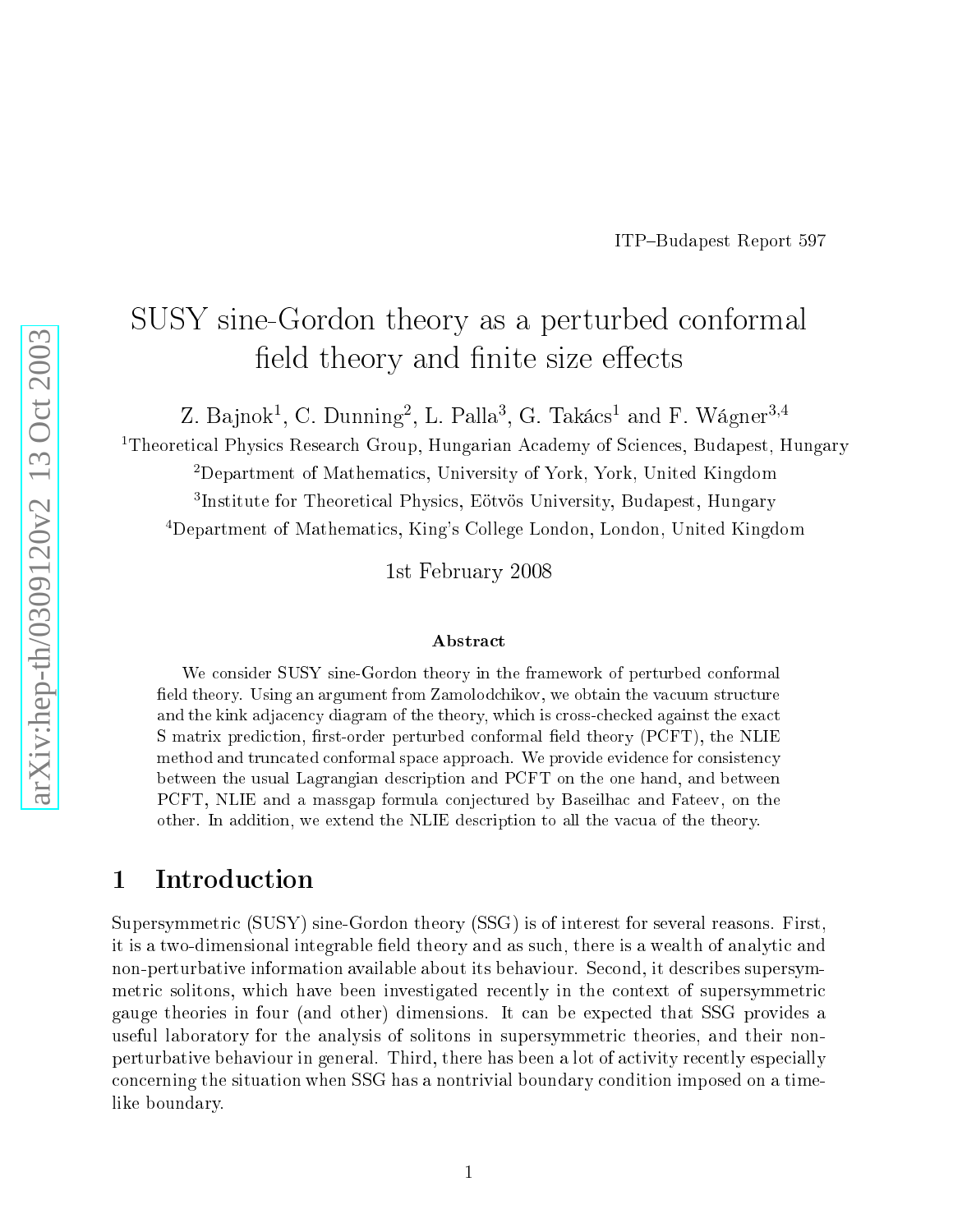In spite of all the progress, mu
h less is known about SSG than its non-supersymmetri counterpart, i.e. ordinary sine-Gordon theory. Although its S matrix has been conjectured several years ago  $|1|$ , there is much less evidence for its correctness than in the non-SUSY case. In particular, the issue of quantum corrections to the soliton mass has been settled only fairly recently in  $[2]$ , where it was proven that it satisfies a BPS-like property, even though the theory only has  $N = 1$  supersymmetry.

There is also a certain controversy in the literature concerning the vacuum and kink structure of the tricritical Ising model [3], the simplest nontrivial SUSY integrable field theory, whi
h has a bearing on the S matrix of the SSG as well, sin
e the S matrix of tricritical Ising model provides the description of the supersymmetric structure.

In this paper we set out to clarify the vacuum and kink structure of the model (without boundaries), using information from several sour
es. First, in Se
tion 3 we apply an argument going back to Zamolodchikov [4] which gives a kink structure compatible with the S matrix conjectured in  $[1]$ . In Section 4 SSG is considered in the perturbed conformal field theory framework, which is not entirely trivial, as a purely bosonic potential term has to be omitted from the Lagrangian (it is expected to be generated by radiative corrections in this description). To show that this description is correct we construct a spin-3 conserved charge and verify it against the classical limit. In addition, we analyze first-order perturbative orre
tions of the lowest-lying energy levels, and in Se
tion 5 ompare them to the results obtained from a conjectured NLIE, first derived in [5], which is extended to provide a finite volume description of all the vacuum levels. Finally, in Section 6 we use the truncated conformal space method to investigate the finite volume spectrum. Our on
lusions are presented in Se
tion 7.

# <sup>2</sup> SSG theory

### 2.1 Action and discrete symmetries

The supersymmetric sine-Gordon (SSG) theory is defined by the action

$$
\mathcal{A}_{\text{SSG}} = \int dt dx \left( \frac{1}{2} \partial_{\mu} \Phi \partial^{\mu} \Phi + i \bar{\Psi} \gamma^{\mu} \partial_{\mu} \Psi + m \bar{\Psi} \Psi \cos \frac{\beta}{2} \Phi + \frac{m^2}{\beta^2} \cos \beta \Phi \right) \tag{2.1}
$$

where  $\Phi$  is a real scalar,  $\Psi$  is a Majorana fermion field, m is a mass parameter and  $\beta$  is the coupling constant. The theory is invariant under an  $N = 1$  supersymmetry algebra and has infinitely many commuting local conserved charges [6]. These charges survive at the quantum level and render the theory integrable, whi
h makes it possible to des
ribe the exact spectrum and the S matrix. We use the Weyl representation for the spinor field

$$
\gamma^{0} = \begin{pmatrix} 0 & i \\ -i & 0 \end{pmatrix} , \quad \gamma^{1} = \begin{pmatrix} 0 & i \\ i & 0 \end{pmatrix} , \quad \gamma^{3} = \gamma^{0} \gamma^{1} = \begin{pmatrix} -1 & 0 \\ 0 & 1 \end{pmatrix}
$$
  

$$
\Psi = \begin{pmatrix} \psi_{-} \\ \psi_{+} \end{pmatrix}
$$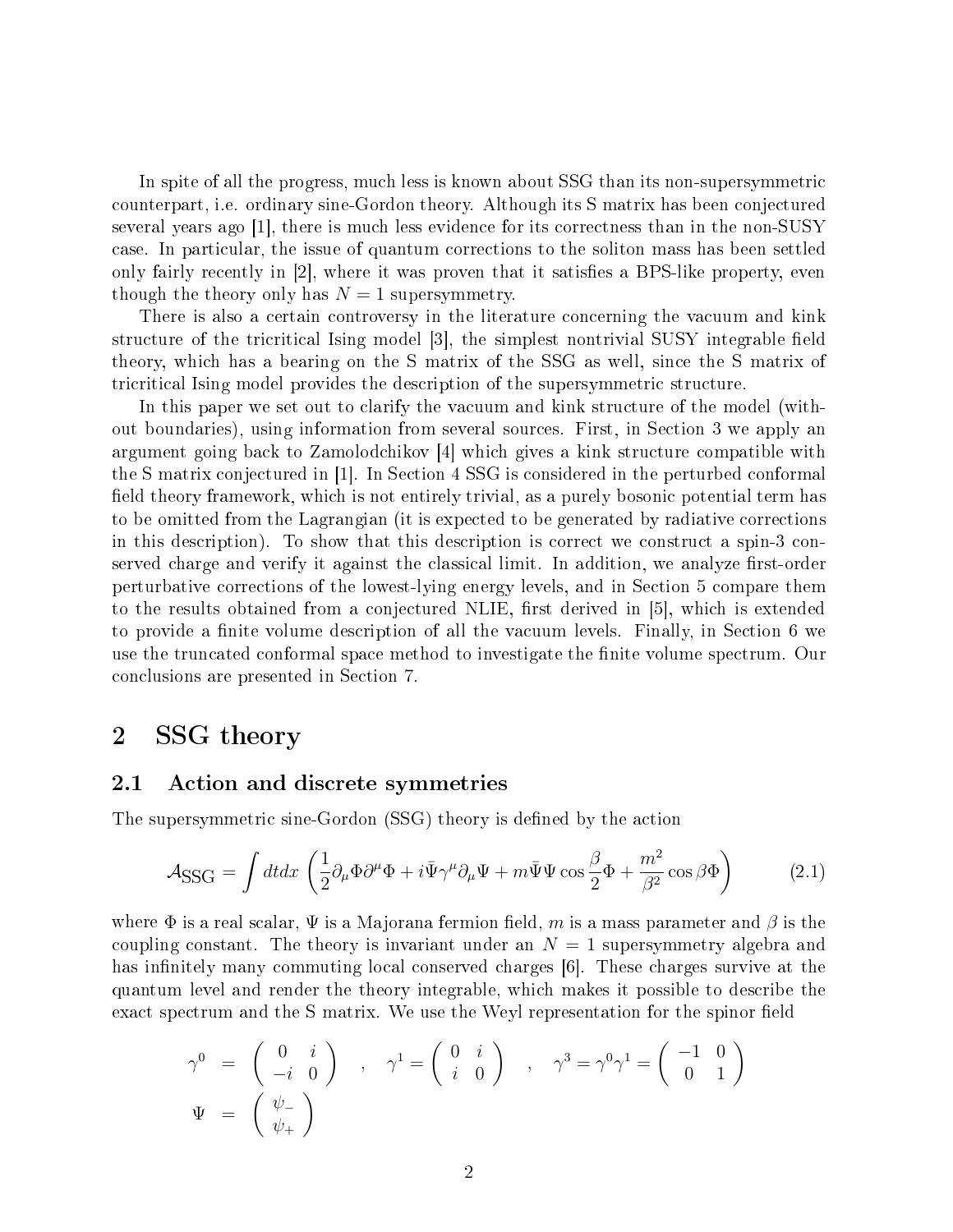where  $\psi_{\pm}$  are real Weyl components with definite chirality.

The supersymmetric theory has some discrete symmetries that play an important role in what follows. The field theory interaction is periodic

$$
\Phi \to \Phi + n\frac{4\pi}{\beta}, \quad n \in \mathbb{Z} \tag{2.2}
$$

and even in the boson field

$$
\Phi \to -\Phi \tag{2.3}
$$

These symmetries are also present in the non-supersymmetric version of the sine-Gordon model. It is also interesting to observe that the Lagrangian is invariant under a half-period shift

$$
\Phi \to \Phi + \frac{2\pi}{\beta} \tag{2.4}
$$

if at the same time one hanges the relative sign of the fermion omponents, say

$$
\psi_+ \to -\psi_+ \quad , \quad \psi_- \to \psi_- \tag{2.5}
$$

or

$$
\Psi \to -\gamma^3 \Psi \; .
$$

#### 2.2Spe
trum and s
attering amplitudes

The spe
trum onsists of the soliton/antisoliton multiplet, realizing supersymmetry in a nonlo
al way, and breathers that are bound states of a soliton with an antisoliton.

The building blocks of supersymmetric factorized scattering theory were first described in  $[7]$ , using an Ansatz in which the full scattering amplitude is a direct product of a part arrying the SUSY stru
tures and a part des
ribing all the rest of the dynami
s. The full SSG S matrix was constructed in [1].

The supersymmetric solitons are described by RSOS kinks  $K_{ab}^{\epsilon}(\theta)$  of mass M and rapidity  $\theta$ , where a, b take the values 0,  $\frac{1}{2}$  $\frac{1}{2}$  and 1 with  $|a-b|=1/2$ , and describe the supersymmetric structure, while  $\epsilon = \pm$  corresponds to topological charge  $\pm 1$  (soliton/antisoliton). Multi-particle asymptotic states are built as follows

$$
\left| K_{a_0 a_1}^{\epsilon_1}(\theta_1) K_{a_1 a_2}^{\epsilon_2}(\theta_2) \dots K_{a_{N-2} a_{N-1}}^{\epsilon_{N-1}}(\theta_{N-1}) K_{a_{N-1} a_N}^{\epsilon_N}(\theta_N) \right\rangle \tag{2.6}
$$

where  $\theta_1 > \theta_2 > \ldots > \theta_N$  for an *in* state and  $\theta_1 < \theta_2 < \ldots < \theta_N$  for an *out* state. The two-parti
le s
attering pro
ess

$$
K^{\epsilon_1}_{ab}(\theta_1) + K^{\epsilon_2}_{bc}(\theta_2) \rightarrow K^{\epsilon'_2}_{ad}(\theta_2) + K^{\epsilon'_1}_{dc}(\theta_1)
$$

has an amplitude of the form

$$
S_{\text{SUSY}}\left(\begin{array}{cc} a & d \\ b & c \end{array}\middle|\theta_1 - \theta_2\right) \times S_{SG} \left(\theta_1 - \theta_2, \lambda\right)_{\epsilon_1 \epsilon_2}^{\epsilon_1' \epsilon_2'}\tag{2.7}
$$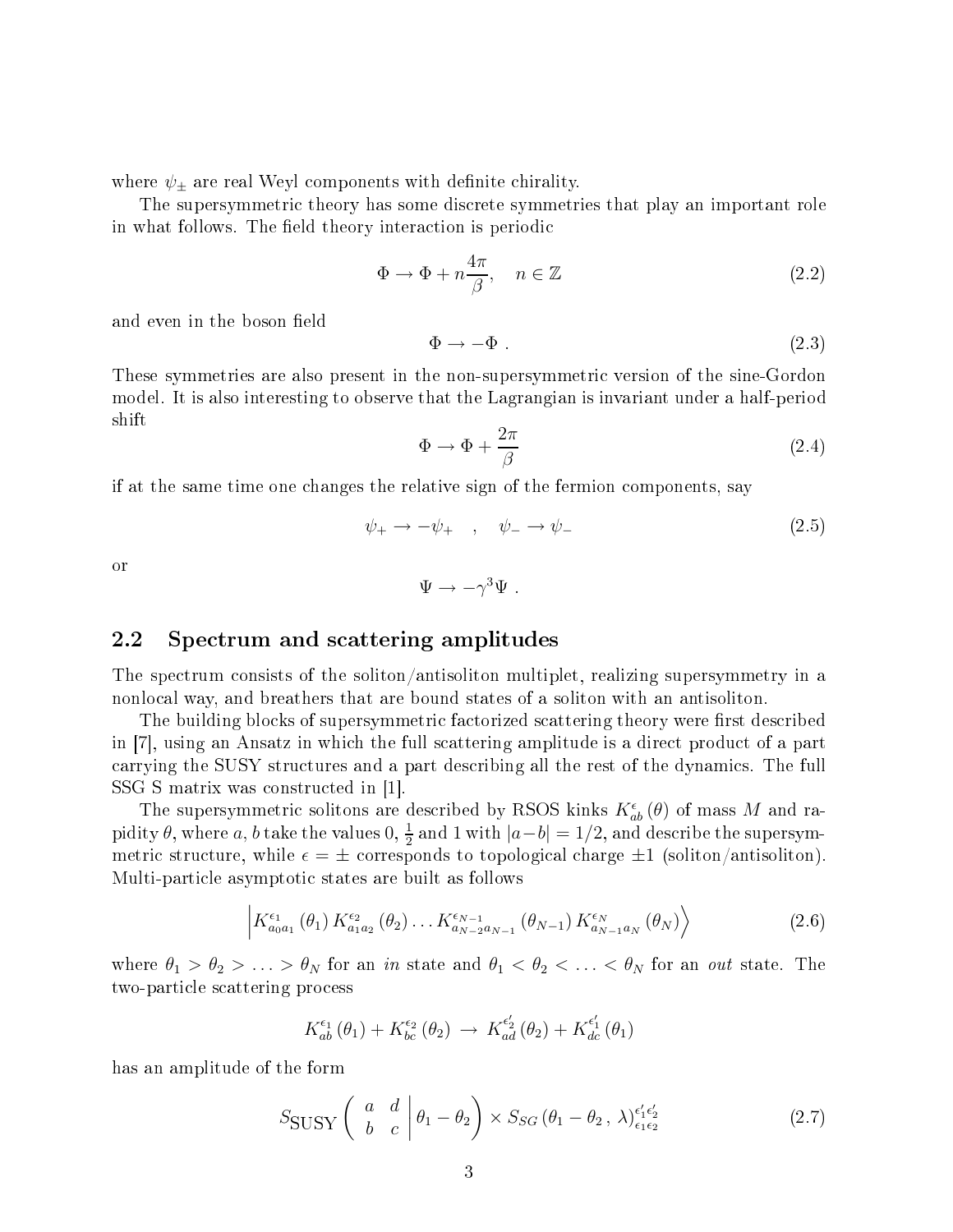i.e. the tensor stru
ture of the s
attering amplitude fa
torizes into <sup>a</sup> part des
ribing the SUSY stru
ture (whi
h we all the SUSY fa
tor) and another part orresponding to the topological alternative contracts of the bosonic contracts of the bosonic contracts of the bosonic contracts of

The bosoni fa
tor oin
ides with the usual sine-Gordon <sup>S</sup> matrix, but the relation between the parameter  $\lambda$  and  $\beta$  is different from the sine-Gordon case

$$
\lambda = \frac{8\pi}{\beta^2} - \frac{1}{2} \; .
$$

The SUSY fa
tor is identi
al to the <sup>S</sup> matrix of the tri
riti
al Ising model perturbed by the primary field of dimension  $\frac{6}{5}$  [4]:

$$
S_{\text{SUSY}}\begin{pmatrix} 0 & \frac{1}{2} \\ \frac{1}{2} & 0 \end{pmatrix} \theta = S_{\text{SUSY}}\begin{pmatrix} 1 & \frac{1}{2} \\ \frac{1}{2} & 1 \end{pmatrix} \theta = 2^{(i\pi - \theta)/2\pi i} \cos\left(\frac{\theta}{4i} - \frac{\pi}{4}\right) K(\theta)
$$
  
\n
$$
S_{\text{SUSY}}\begin{pmatrix} \frac{1}{2} & 0 \\ 0 & \frac{1}{2} \end{pmatrix} \theta = S_{\text{SUSY}}\begin{pmatrix} \frac{1}{2} & 1 \\ 1 & \frac{1}{2} \end{pmatrix} \theta = 2^{\theta/2\pi i} \cos\left(\frac{\theta}{4i}\right) K(\theta)
$$
  
\n
$$
S_{\text{SUSY}}\begin{pmatrix} 0 & \frac{1}{2} \\ \frac{1}{2} & 1 \end{pmatrix} \theta = S_{\text{SUSY}}\begin{pmatrix} 1 & \frac{1}{2} \\ \frac{1}{2} & 0 \end{pmatrix} \theta = 2^{(i\pi - \theta)/2\pi i} \cos\left(\frac{\theta}{4i} + \frac{\pi}{4}\right) K(\theta)
$$
  
\n
$$
S_{\text{SUSY}}\begin{pmatrix} \frac{1}{2} & 1 \\ 0 & \frac{1}{2} \end{pmatrix} \theta = S_{\text{SUSY}}\begin{pmatrix} \frac{1}{2} & 0 \\ 1 & \frac{1}{2} \end{pmatrix} \theta = 2^{\theta/2\pi i} \cos\left(\frac{\theta}{4i} - \frac{\pi}{2}\right) K(\theta)
$$
  
\n
$$
K(\theta) = \frac{1}{\sqrt{\pi}} \prod_{k=1}^{\infty} \frac{\Gamma(k - \frac{1}{2} + \frac{\theta}{2\pi i}) \Gamma(k - \frac{\theta}{2\pi i})}{\Gamma(k + \frac{\theta}{2} - \frac{\theta}{2\pi i}) \Gamma(k + \frac{\theta}{2\pi i})}.
$$
  
\n(2.8)

to supersymmetry factors for the strip and so the full supersymmetric in the full supersymmetries. amplitudes of the kinks have the same poles as in the ordinary sine-Gordon model. The corresponding bound states are supersymmetric breathers  $B_n$  of mass

$$
m_n = 2M \sin \frac{\pi n}{2\lambda} \quad , \quad n = 1, \dots, [\lambda]
$$
 (2.9)

whi
h transform in the ordinary boson-fermion doublet representation of the SUSY algebra. The bosonic component of  $B_n$  has a nontrivial  $(-1)^n$  parity under bosonic field reflection  $\Phi \rightarrow -\Phi$ .

#### Kink and vacuum structure of SUSY models 3

Here we use an argument by Zamolod
hikov [4℄ to larify the va
uum and kink stru
ture of SUSY sine-Gordon theory. In its original form the argument is for the tri
riti
al Ising model; we briey re
all it here.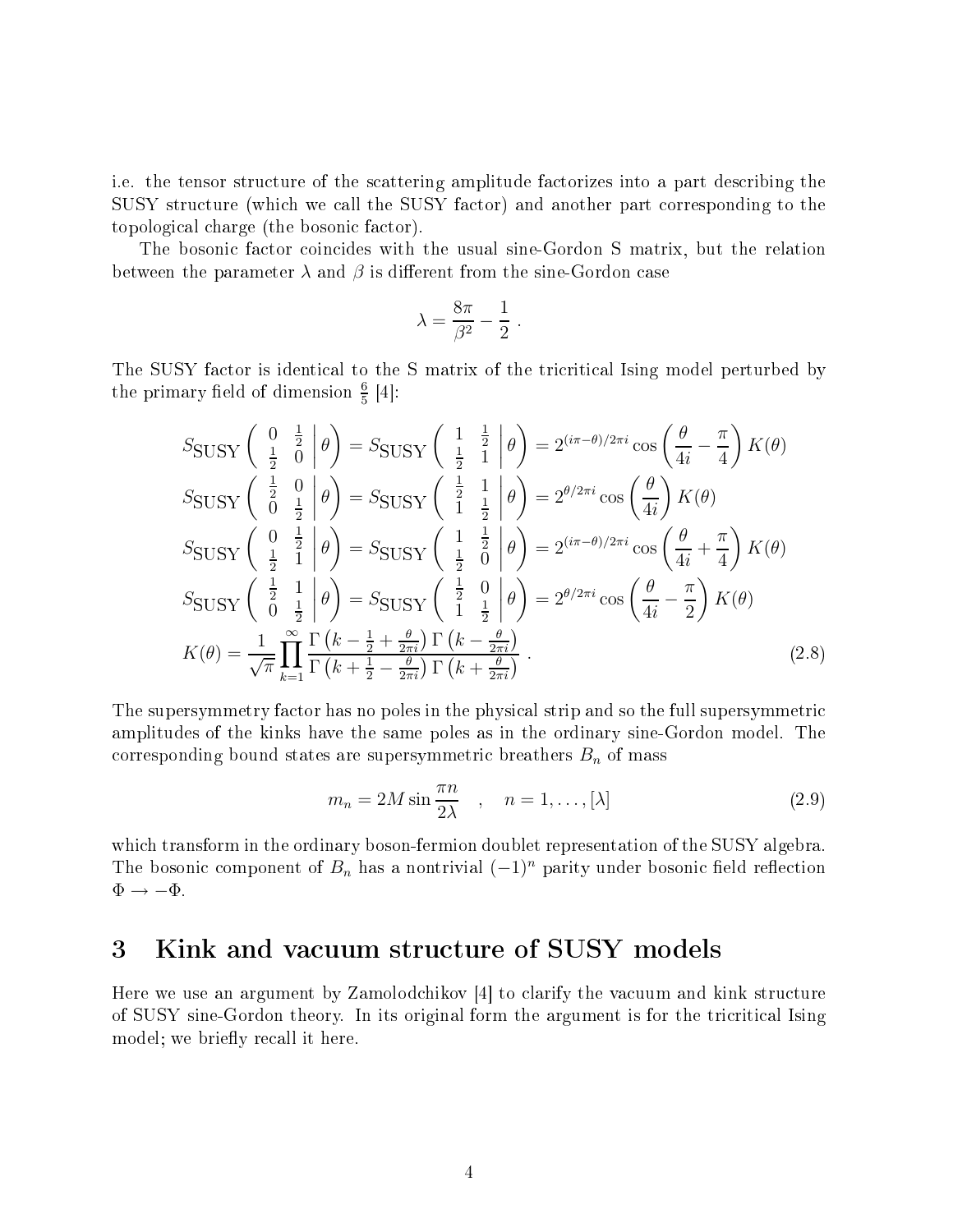

Figure 3.1: The scalar potential in the Landau-Ginzburg description of the tricritical Ising model



Figure 3.2: The adjacency diagram of kinks in the tricritical Ising model

#### 3.1Tricritical Ising model

In the bosonic Landau-Ginzburg formulation, the basic field is the (bosonic) spin field  $\sigma$ , and the a
tion is of the form

$$
\int \left(\frac{1}{2} \left(\partial_t \sigma\right)^2 - \frac{1}{2} \left(\partial_x \sigma\right)^2 - V(\sigma)\right) dx dt ,
$$

where the potential has the form

$$
V(\sigma) = \lambda (\sigma^2 - \sigma_0^2)^2 \sigma^2.
$$

As can be seen from the form of the potential (Fig. 3.1), there are three vacua in the model, and the kinks connect them according to the adjacency diagram in Fig. 3.2, with a s
attering amplitude given in (2.8).

However, in the supersymmetric Landau-Ginzburg formalism the action (in component form) looks like

$$
\int \left(\frac{1}{2} \left(\partial_t \Phi\right)^2 - \frac{1}{2} \left(\partial_x \Phi\right)^2 + \psi_+ \partial_- \psi_+ + \psi_- \partial_+ \psi_- + W'(\Phi) \psi_+ \psi_- + W(\Phi)^2\right) dxdt ,
$$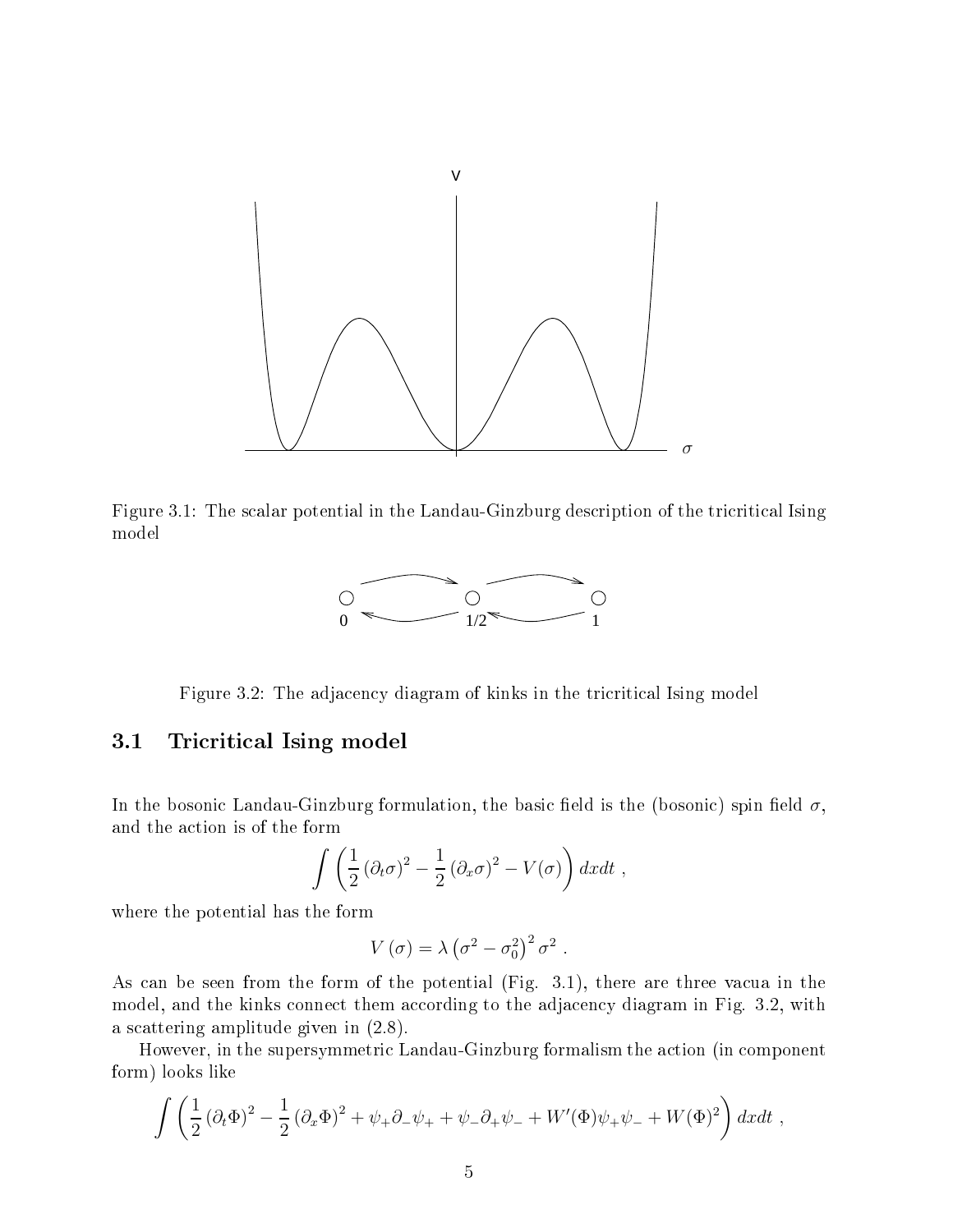

Figure 3.3: The s
alar potential in the SUSY LG des
ription of the tri
riti
al Ising model

 $\cdots$  where  $\cdots$ 

$$
W(\Phi) = \mu (\Phi^2 - \lambda^2)
$$

.

The s
alar potential is of the form (Fig 3.3)

$$
V(\Phi) = \mu^2 (\Phi^2 - \lambda^2)^2
$$

 $\Phi = \pm \lambda$ .

How do we re
on
ile this pi
ture with the bosoni one, in whi
h there are three va
ua? Zamolodchikov's argument goes as follows: at the minimum  $\Phi = \lambda$ , the fermion mass is positive, there is only one va
uum, the Ma jorana fermion des
ribes the high temperature phase of the Ising model and the va
uum expe
tation value of the spin eld vanishes:

$$
\langle \sigma \rangle = 0 \; .
$$

However, when  $\Phi = -\lambda$ , we are in the low temperature phase of the Ising model. Therefore this value of the state of the state of the state of the state of the state of the state of the state of the s

$$
\langle \sigma \rangle = \pm \sigma_0 \; .
$$

The kinks go from the  $\langle \sigma \rangle = 0$  vacuum to the  $\langle \sigma \rangle = \pm \sigma_0$  ones. Therefore there are two pairs of kinks, and we get the same adjacency diagram (Fig. 3.2), with the  $\langle \sigma \rangle = 0$  (RSOS) label  $\frac{1}{2}$ ) vacuum in the middle, while the other two  $\langle \sigma \rangle = \pm \sigma_0$  (RSOS labels 0, 1) sit at the edges. The edges of the edge state of the edge state of the edge state of the edge state of the edge state

to matrix to mentioned that Fending for the S matrix for the S matrix for the second second second triction in the structure in the sumption that the the structure in the structure in the SUSY of the SUSY of the SUSY of the SUSY of the SUSY of the SUSY of the SUSY of the SUSY of the SUSY of the SUSY of the SUSY of the S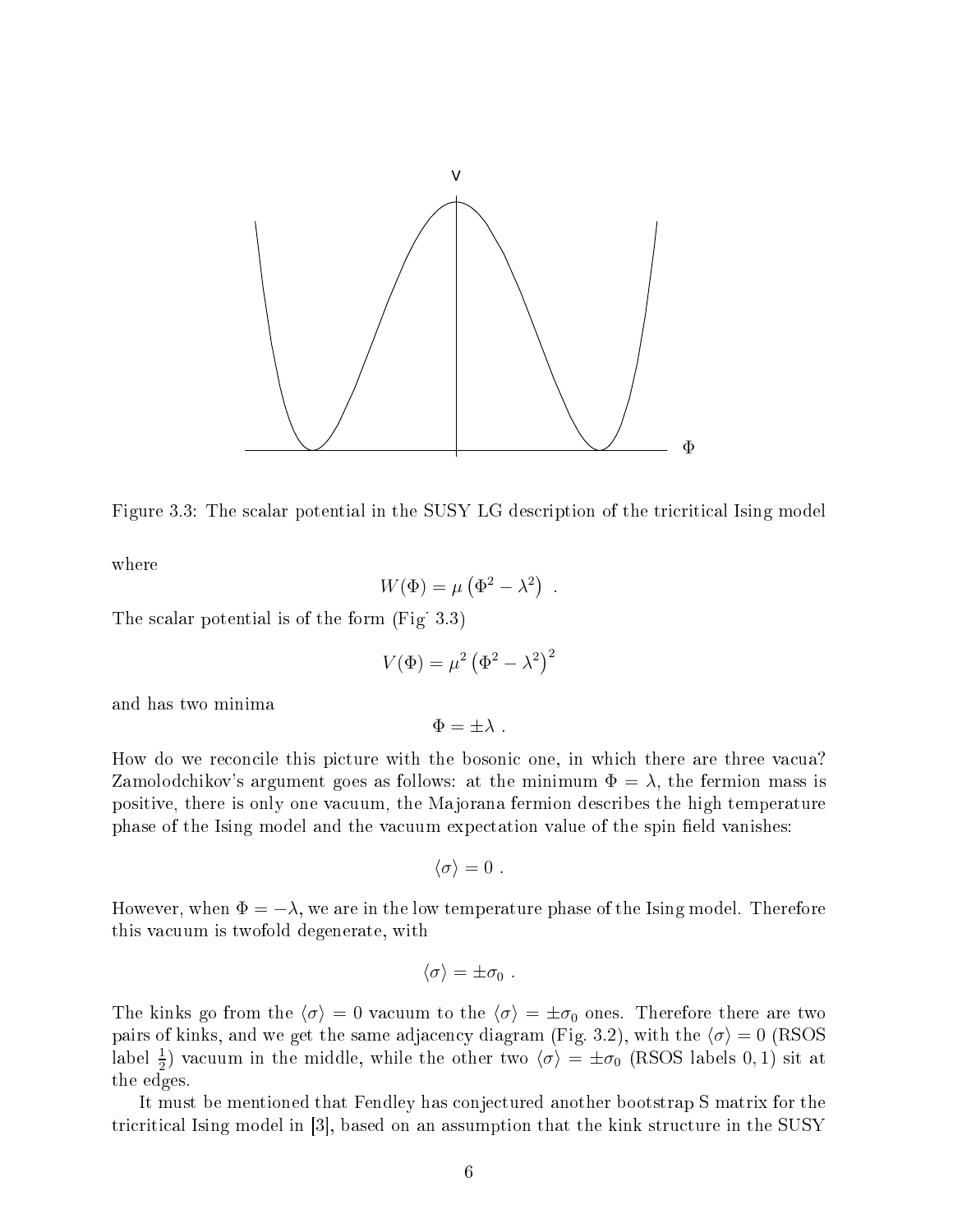Landau-Ginzburg formulation was different from that of the bosonic formulation. The bosonic and the super Landau-Ginzburg formulations are two different local descriptions of the model; their relation is very similar to the sine-Gordon/massive Thirring connection  $|8|$ . However, in the ase of the sine-Gordon/massive Thirring relation the kink S matrix is independent of the lo
al des
ription taken, and Zamolod
hikov's argument indi
ates that this is the case for the tricritical Ising model as well. As a result, in both the bosonic and the fermionic description the kink scattering is described by the same RSOS S matrix (2.8), contrary to Fendley's assumption.<sup>1</sup> The difference between the local algebras manifests itself in the different boundary conditions prescribed for the local fields, just as in the  $sine-Gordon/massive Thirring case (cf. also [9] for the situation in finite volume).$ 

# $3.2$  N=1 SUSY sine-Gordon theory

Now let us apply these considerations to  $N = 1$  SUSY sine-Gordon theory. Here the bosoni potential is

 $-\cos\beta\Phi$ 

while the mass term of the fermion is of the form

$$
\psi_-\psi_+\cos\frac{\beta\Phi}{2}.
$$

As a result, every even vacuum  $\Phi = 2n \frac{2\pi}{\beta}$  $\frac{2\pi}{\beta}$ ,  $n \in \mathbb{Z}$  is nondegenerate, while every odd vacuum  $\Phi = (2n+1)\frac{2\pi}{\beta}$ ,  $n \in \mathbb{Z}$  is doubly degenerate, with nonzero expectation value of the spin field associated to the Majorana fermion. We have a vacuum structure analogous to that of tricritical Ising model, which periodically repeats itself (similarly to the periodic vacuum structure of the sine-Gordon model). This results in the adjacency diagram shown in Fig. 3.4, whi
h is exa
tly the one that des
ribes the tensor produ
t S matrix of kinks  $K_{ab}^{\pm}$ ,  $a=0,\frac{1}{2}$  $\frac{1}{2}$ , 1.

The discrete symmetries of the Lagrangian are manifest on the adjacency diagram, which is periodic in  $\Phi$  with period  $4\pi/\beta$ . The transformation (2.4, 2.5) is a translation with  $2\pi/\beta$ , together with the analogue of Kramers-Wannier duality acting on the Majorana fermion, and exchanges the broken phase of the fermion (two vacua) and the symmetric phase (a single va
uum).

Due to the periodicity of the vacuum structure and the field theoretic potential, in finite volume one can create twisted sectors depending on a  $\vartheta$  angle according to [10], or one can define folded versions of the model by identifying vacua after a certain number of periods  $[11]$ .

<sup>1</sup> TBA results also show that Fendley's S matrix yields an irrational value for the ultraviolet entral charge, thus it cannot correspond to a perturbation of tricritical Ising model (M. Moriconi, private communi
ation).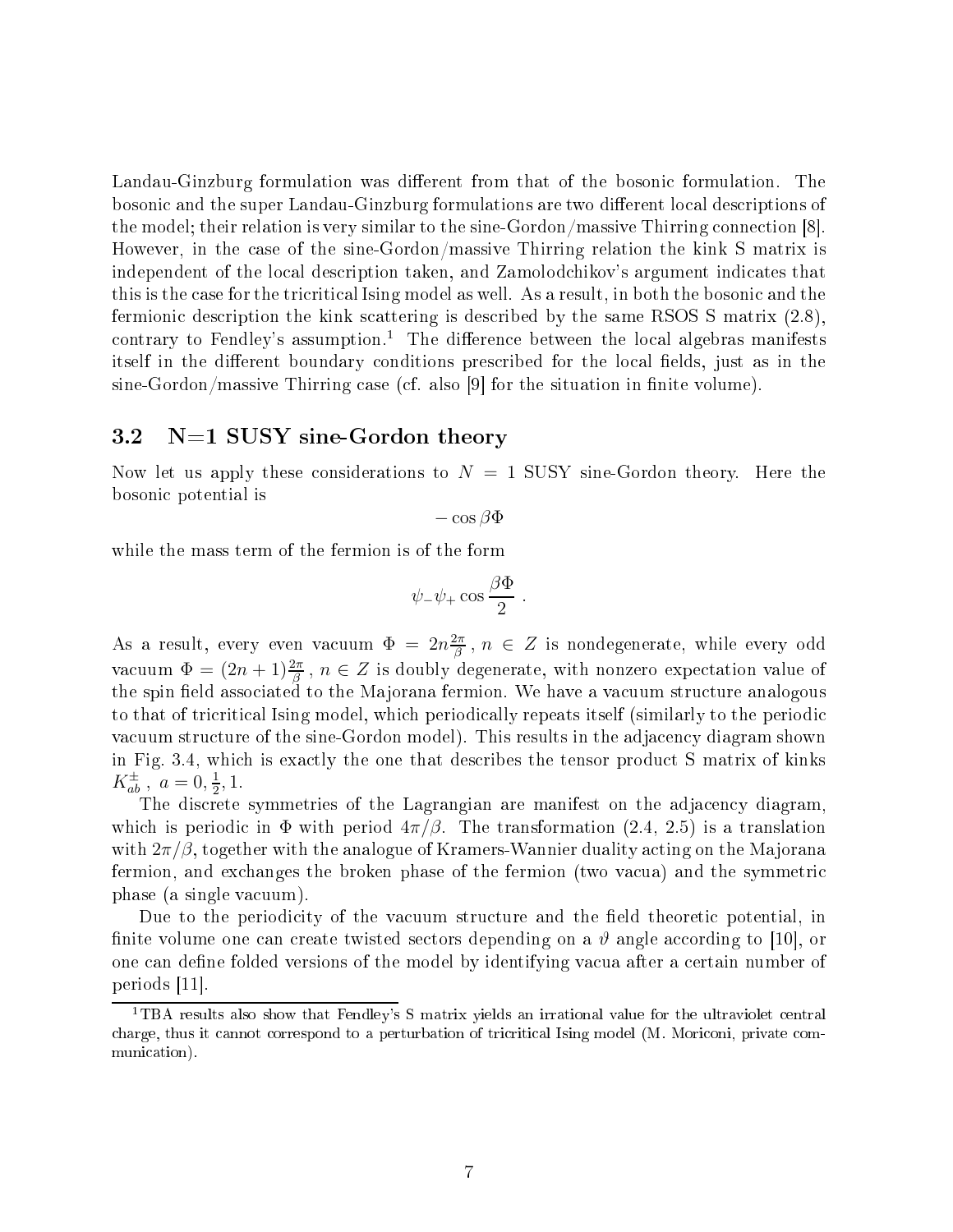

Figure 3.4: A period of the adjacency diagram of kinks in supersymmetric sine-Gordon theory

### 3.3 The IR des
ription

Now we give a qualitative des
ription of the onsequen
es of imposing periodi boundary conditions in the SSG theory in the IR domain, i.e in a large but finite volume  $L$ . It is based on the known features of the spe
trum and the exa
t S matrix.

The first consequence of imposing periodic boundary conditions is that the single kink states are excluded. Some of the two kink states are allowed; namely those  $K_{ab}K_{bc}$  where the  $a$  and  $c$  vacua are identical. As two kinks can fuse into breathers one may have single breather states in the se
tors where the topologi
al harge vanishes. It is easy to see, using the  $a \to 1-a$  symmetry of the SUSY factor (2.8), that the allowed two kink states are divided into two sets,

$$
(K_{0\frac{1}{2}}K_{\frac{1}{2}0},\ K_{1\frac{1}{2}}K_{\frac{1}{2}1})\qquad \qquad (K_{\frac{1}{2}0}K_{0\frac{1}{2}},\ K_{\frac{1}{2}1}K_{1\frac{1}{2}})
$$

closed under scattering. The first set contains two vacua (the ones indexed by 0 and 1), while the second one has a single vacuum (the one indexed by  $\frac{1}{2}$ ). It is a natural expectation that in a finite volume these three vacua are no longer degenerate but their energies are exponentially close to each other. Above all three vacua we also expect the repetition of the spe
trum of (single) breather states albeit with their energies split. One of the aims of this paper is to give a qualitative verification of this picture.

The two sets of periodic two kink states have rather different supersymmetry properties. To establish this we use the kink-kink-breather fusion coefficients

$$
|K_{ab}(\theta + i\xi/2)K_{bc}(\theta - i\xi/2)\rangle = f_{abc}^{\phi}|\phi(\theta)\rangle + f_{abc}^{\psi}|\psi(\theta)\rangle,
$$

(where  $|\phi\rangle$  and  $|\psi\rangle$  stand for the bosonic and fermionic breathers respectively) explicitly given in  $|12|$ . These explicit expressions reveal that the two kink states in the first set can fuse into bosonic breathers only, while the ones in the second set can fuse into both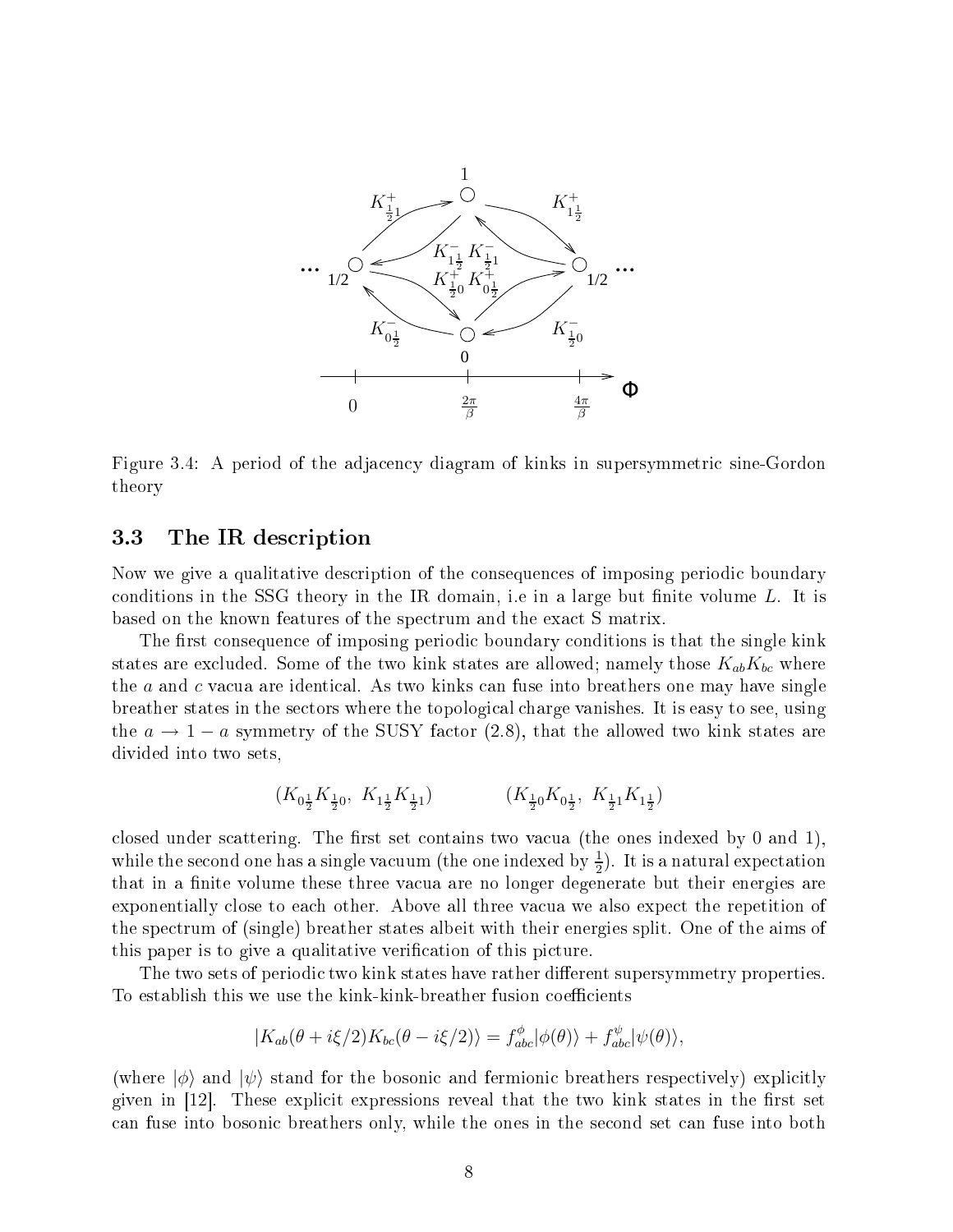bosonic and fermionic breathers. Furthermore, using the action of supersymmetry charges (also given in [12]), one can show that there is an unbroken  $N = 1$  supersymmetry in the spa
e of states of the se
ond set.

# 4 SSG as a perturbed conformal field theory

## 4.1 The perturbed conformal field theory picture

We consider SUSY sine-Gordon theory as a perturbation of the  $c = 3/2$  conformal field theory of a free boson and a free fermion. The Hilbert spa
e of the theory is taken to be a tensor product of the conformal free boson and free fermion, and we consider only local sectors, *i.e.* retain only states which have integer conformal spin. At generic values of the compactification radius this permits only two boundary conditions on the fermion field

$$
\Psi(x+L) = \pm \Psi(x)
$$

which means either Neveu-Schwarz or Ramond boundary conditions on both components of the fermion fields (different boundary conditions on the components would result in sectors of noninteger spin).

We take a conformal boson field  $\phi$  compactified on a circle of radius r, normalized with the action

$$
\frac{1}{8\pi}\int d^2z \partial \phi \bar{\partial} \phi
$$

which means that the canonical boson field of (2.1) can be written as  $\Phi = \frac{1}{\sqrt{4}}$  $rac{1}{4\pi}\phi$ . The conformal boson has a  $\hat{U}(1) \times \hat{U}(1)$  symmetry generated by the modes of the currents

$$
J(z) = i\partial \phi = \sum_{n} a_n z^{-n-1} \text{ and } \bar{J}(\bar{z}) = i\bar{\partial} \phi = \sum_{n} \bar{a}_n \bar{z}^{-n-1} .
$$

The highest weight vectors  $|n,m\rangle$  of the current algebra are created by the vertex operators

$$
V_{(n,m)}(z,\bar{z}) =: e^{i(\frac{n}{r} + \frac{mr}{2})\varphi(z) + i(\frac{n}{r} - \frac{mr}{2})\bar{\varphi}(\bar{z})}.
$$

In order to have a maximal local operator algebra we take both  $n$  and  $m$  to be integers. The Hamiltonian, on the cylinder of circumference L, in the sector  $|n,m\rangle$  has the following form

$$
H_{boson} = \frac{2\pi}{L} \left( \left(\frac{n}{r}\right)^2 + \left(\frac{mr}{2}\right)^2 + \sum_{k>0} (a_{-k}a_k + \bar{a}_{-k}\bar{a}_k) - \frac{1}{12} \right) ,
$$

where the bosonic modes satisfy

$$
[a_k, a_l] = k\delta_{k+l} \quad ; \quad [a_k, \bar{a}_l] = 0 \quad ; \quad [\bar{a}_k, \bar{a}_l] = k\delta_{k+l} .
$$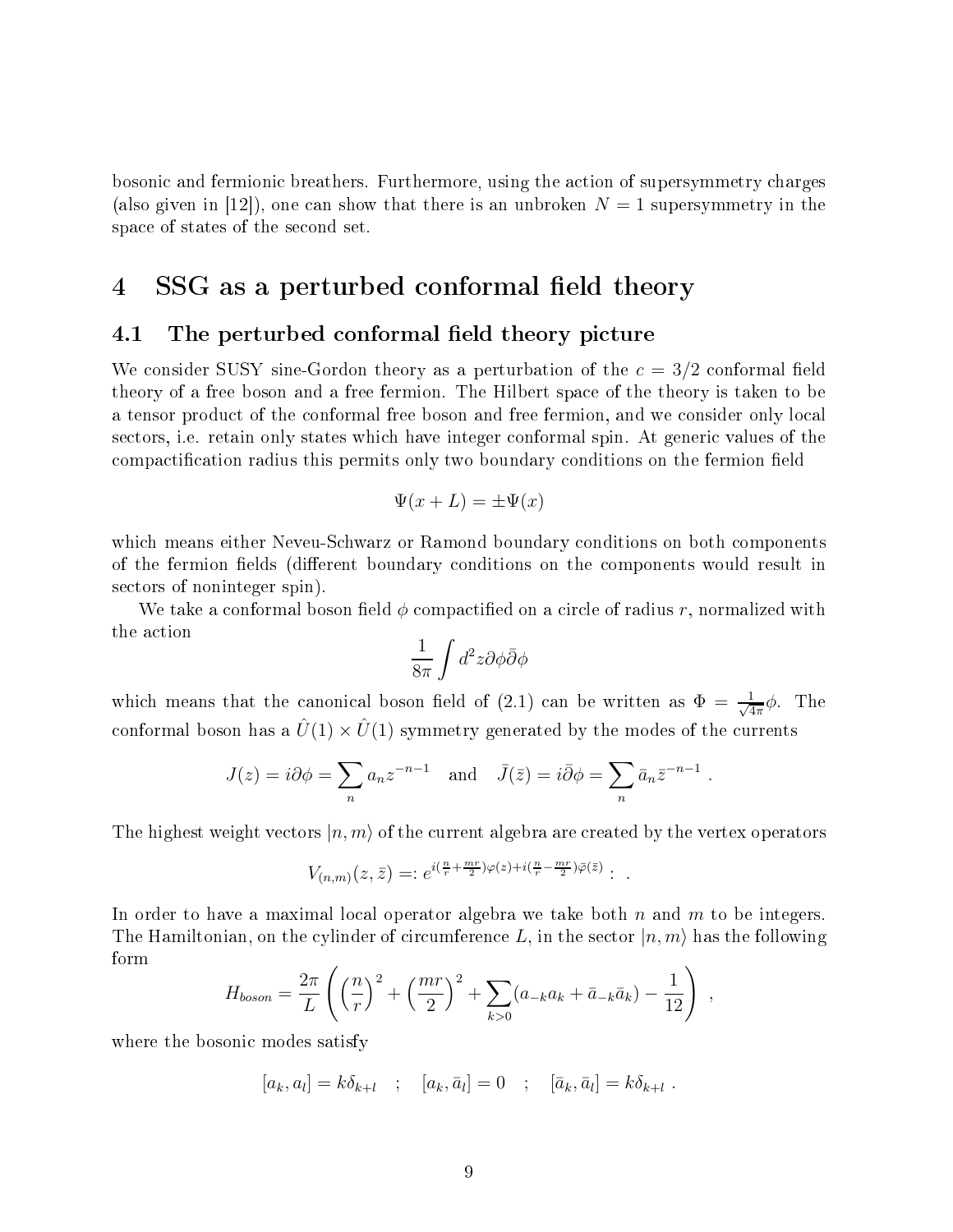In the Neveu-Schwarz sector, the fermionic part of the Hilbert space can be generated by the negative modes of the Euclidean fermionic fields (corresponding to the Minkowski fields  $\psi_{\pm}$ )

$$
\psi(z) = \sum_{s+1/2 \in \mathbb{Z}} b_s z^{-s-1/2} \quad ; \quad \bar{\psi}(\bar{z}) = \sum_{s+1/2 \in \mathbb{Z}} \bar{b}_s \bar{z}^{-s-1/2}
$$

acting on the Neveu-Schwarz vacuum  $|NS\rangle$  and locality requires the total fermion number to be even. The modes satisfy

$$
\{b_s, b_t\} = \delta_{s+t} \quad ; \quad \{b_s, \bar{b}_t\} = 0 \quad ; \quad \{\bar{b}_s, \bar{b}_t\} = \delta_{s+t} \; .
$$

The fermionic Hamiltonian takes the form (using conformal normalization conventions)

$$
H_{NS} = \frac{1}{2\pi} \int d^2 z \, \psi \bar{\partial} \psi = \frac{2\pi}{L} \left( \sum_{s=\frac{1}{2}}^{\infty} b_{-s} b_s - \frac{1}{24} \right) \; .
$$

In the Ramond sector, the fermionic field has integer mode expansion and both the left and the right fermion number must be even. We denote the highest weight state by  $|R\rangle$ . The Hamiltonian in the Ramond sector is

$$
H_R = \frac{2\pi}{L} \left( \sum_{s=1}^{\infty} b_{-s} b_s + \frac{1}{48} \right) .
$$

Writing  $\cos \frac{\beta}{2} \Phi = \frac{1}{2}(V_{(1,0)} + V_{(-1,0)})$  gives the relation  $\frac{1}{r} = \frac{\beta}{4\sqrt{2}}$ writing  $\cos \frac{\pi}{2} \Psi = \frac{1}{2}(V_{(1,0)} + V_{(-1,0)})$  gives the relation  $\frac{\pi}{r} = \frac{\pi}{4\sqrt{\pi}}$  between the compactification radius r and the coupling  $\beta$ , and this leads to

$$
p \equiv \frac{1}{\lambda} = \frac{2}{r^2 - 1} \; .
$$

#### 4.2 Conserved harges in the PCFT framework and the perturbing potential

A convenient way to describe the SUSY sine-Gordon model is to consider it as an appropriate perturbation of the conformal field theory in its UV limit [13] by the operator  $U_1=\bar\psi\psi\cos\frac{\beta\Phi}{2}.$  In [14] the SSG is described as a perturbation of the super Liouville theory and it is shown that the purely bosonic piece of the potential  $U_2 = \frac{m^2}{\beta^2} \cos \beta \Phi$  vanishes in the renormalized theory.

The problem is that assuming the kinetic terms of the boson and fermion fields in the Lagrangian provide the description of the  $c = \frac{3}{2}$ Let  $U_1 = \bar{\psi}\psi\cos\frac{\beta\Phi}{2}$  and  $U_2$  have different conformal dimensions:  $\Delta_1 = \bar{\Delta}_1 = \frac{1}{2} + \frac{\beta^2}{32\pi}$  and  $\Delta_2 = \bar{\Delta}_2 = \frac{\beta^2}{8\pi}$ . This, and the fact that they have different supersymmetry properties  $8\pi$ . This, and the fact that they have different supersymmetry properties would ompli
ate the PCFT des
ription. Nevertheless using the onserved quantities we argue below that for the SSG it is enough to consider only  $U_1$  as a perturbation.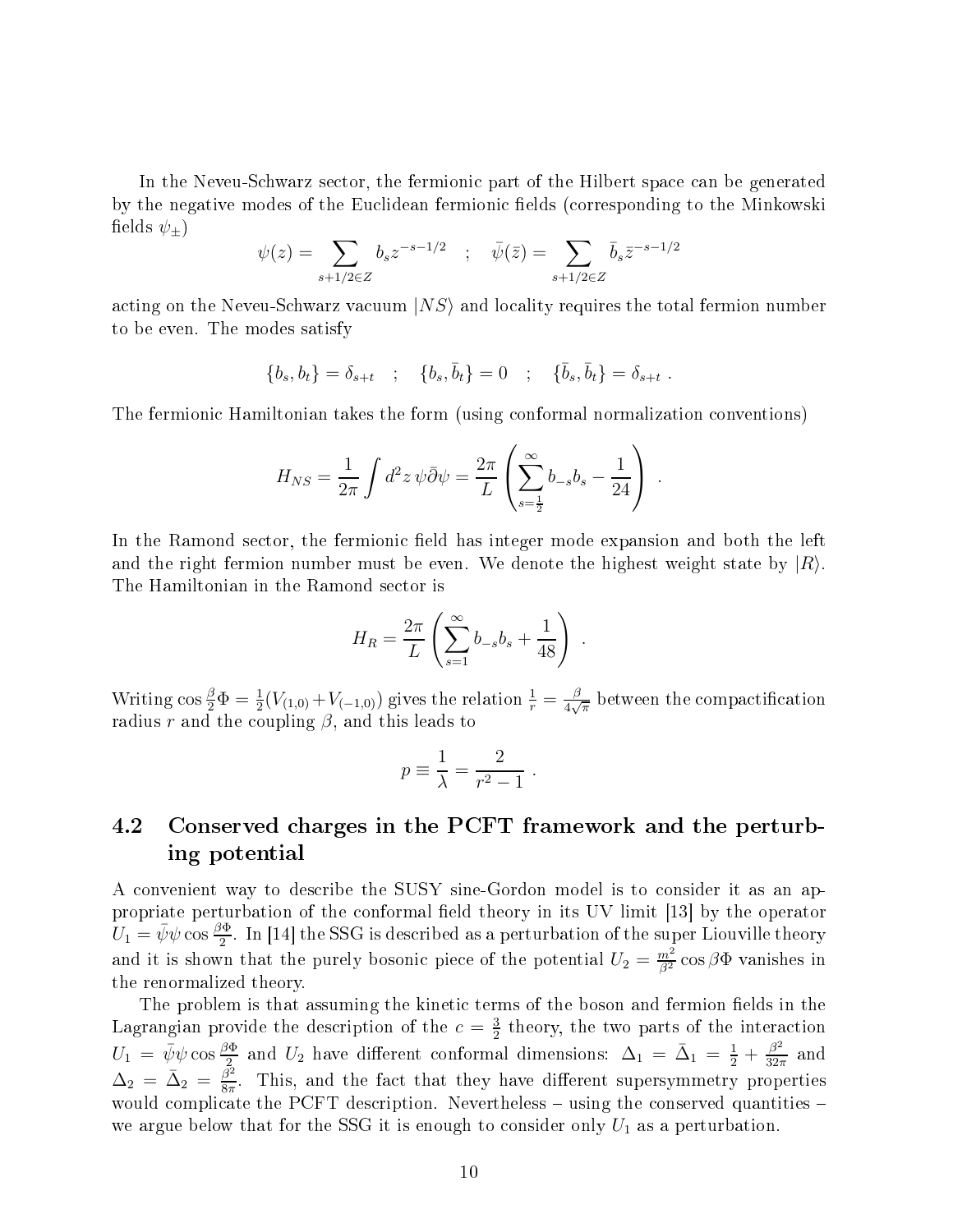This perturbation obviously preserves a (1, 1) supersymmetry generated by the super-  $\text{currents } G \text{ and } \bar{G}, \text{ since in the superfield formalism } U_1 \text{ can be written as } G_{-1/2} \bar{G}_{-1/2} \cos(\frac{\beta}{2} \hat{\Phi})$ with  $\cos(\frac{\beta}{2}\hat{\Phi})$  being a Neveu-Schwarz superconformal primary field [15]. Thus the real question is whether  $U_1$  provides an integrable perturbation of the  $c=\frac{3}{2}$  $2$  theory. For this it is enough if  $U_1$  preserves a single higher spin conserved quantity.

One can look for a conserved spin 3 quantity generated by the density  $T_4$ , where

$$
T_4 = (\partial_z^2 \Phi)^2 + A(\partial_z \Phi)^4 + B(\partial_z \Phi)^2 \partial_z \psi \psi + C \partial_z^2 \psi \partial_z \psi,
$$

with constants A, B and C. In the first order of the perturbation  $T_4$  is conserved if in the operator product  $T_4(z)U_1(w,\bar{w})$  the residue of the first order pole is a total derivative [13]. Having omputed the residue one an eliminate the terms ontaining the derivatives of the  $\psi$  field by using total derivatives; the remaining (non total derivative) terms then have the form

$$
(\tilde{A}\psi\partial_z^3\Phi + \tilde{B}\psi\partial_z^2\Phi\partial_z\Phi + \tilde{C}\psi(\partial_z\Phi)^3)\cos(\frac{\beta}{2}\Phi).
$$

Demanding the vanishing of  $\tilde{A}$ ,  $\tilde{B}$  and  $\tilde{C}$  yields a linear inhomogeneous system of equations for  $A, B, C$ , that has a solution, which shows that  $U_1$  generates an integrable perturbation. Furthermore the  $\beta \rightarrow 0$  limits of A, B, C reproduce the classical expressions obtained in [16] using both  $U_1$  and  $U_2$  as perturbations together with the classical equations of motion. This provides the justification for only using  $U_1$  as the perturbation in the PCFT framework.

Therefore in terms of the canonically normalized fields the Lagrangian of the SSG is written in the perturbed CFT framework as

$$
\mathcal{L} = \frac{1}{2} \partial_{\mu} \Phi \partial^{\mu} \Phi + i \bar{\Psi} \gamma^{\mu} \partial_{\mu} \Psi + \mu \bar{\Psi} \Psi \cos \frac{\beta}{2} \Phi.
$$

The coefficient of the perturbing potential is denoted here by  $\mu$  to emphasize that its ( $\beta$ dependent) dimension is different from that of the classical mass  $m$ . Identifying the bulk SUSY sine-Gordon model with the  $n = 2$  case of [17] gives the following relation between the kink mass M and the  $\mu$  parameter

$$
\frac{\mu}{8} \gamma \left( \frac{1}{2} - \frac{\beta^2}{32\pi} \right) = M^{1 - \frac{\beta^2}{16\pi}} \left( \frac{\pi}{4} \frac{\beta^2}{16\pi - \beta^2} \right)^{1 - \frac{\beta^2}{16\pi}}, \quad \gamma(x) = \frac{\Gamma(x)}{\Gamma(1 - x)}.
$$
 (4.1)

This relation - which connects an IR and a UV parameters and is called the massgap relation - plays an important role in writing the TCSA program devised to analyze the finite volume spectrum of SSG. Note that for  $\beta \to 0$ , the massgap relation correctly reproduces the classical kink (soliton) mass  $M = \frac{8\mu}{\beta^2}$ .

#### 4.3The PCFT analysis of energy levels in the UV

The first PCFT correction to the UV energy levels can be expressed in terms of certain integrals over the omplex plane of various 2p and 4p fun
tions in the underlying onformal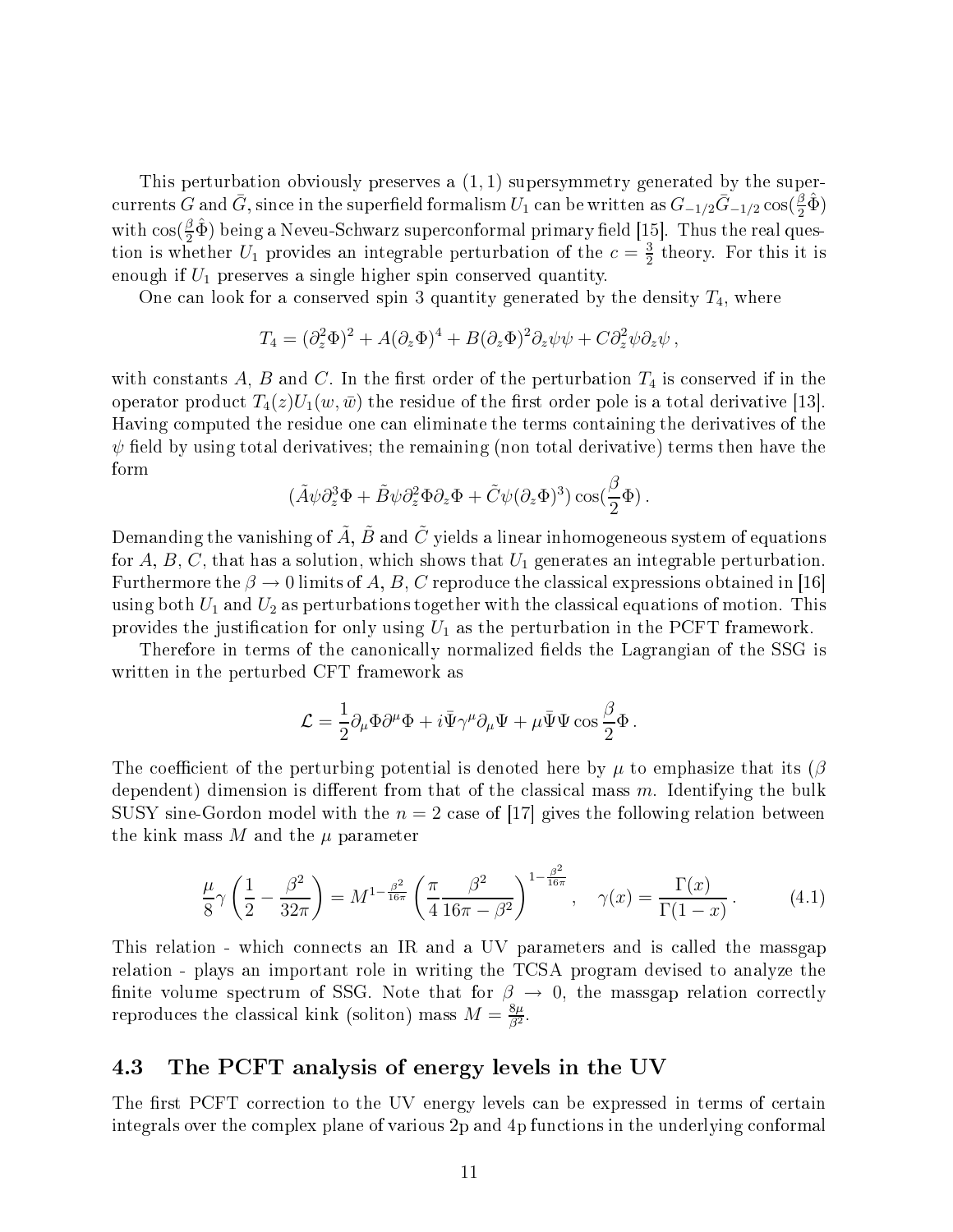eld theory [18℄. Indeed writing the (bare) Eu
lidean a
tion of the perturbed CFT on the ylinder as

$$
A_g = A_{\text{CFT}} + g \int d^2 \xi \, \chi(\xi),
$$

where g has mass dimension  $y = 2 - 2\Delta_{\chi}$  and  $\chi(z)$  is normalized by  $\langle \chi(z, \bar{z}) \chi(0, 0) \rangle =$  $|z|^{-4\Delta_{\chi}}$ , for small dimensionless volumes  $l = LM$ , the first correction to the energy of a state  $|a\rangle$ , with  $L_0|a\rangle = \Delta_a|a\rangle = \bar{L}_0|a\rangle$ , can be written as

$$
\frac{6l}{\pi}E_a(l) = -(c - 24\Delta_a) - c_2^a \kappa^2 l^{2y} + o(l^{4y}).
$$

Here  $c$  is the central charge of the UV CFT, it is assumed that the symmetry properties of the fields forbid any first order  $(o(l^y))$  corrections and to derive this formula the massgap relation is written in the form  $g = \kappa M^y$ . We remark that the bulk energy constant in SSG vanishes on a

ount of the supersymmetry. The oe
ient of the leading orre
tion at  $l \to 0$  can be written explicitly as

$$
c_2^a = 6(2\pi)^{1-2y} \int\limits_{\text{plane}} \frac{d^2z}{|z|^y} \langle a|\chi(1,1)\chi(z,\bar{z})|a\rangle|\text{conn}.
$$
 (4.2)

Using the conformal normalized free fermions  $\psi$ ,  $\bar{\psi}$  and the properly normalized  $V_{(\pm 1,0)}$ vertex operators to des
ribe the perturbation in the SUSY sine-Gordon model one obtains

$$
\chi(z,\bar{z}) = \bar{\psi}(\bar{z})\psi(z)\frac{1}{\sqrt{2}}(V_{(1,0)}(z,\bar{z}) + V_{(-1,0)}(z,\bar{z}))
$$

and

$$
g = \frac{\mu}{2\pi\sqrt{2}} \tag{4.3}
$$

This perturbation is relevant if the compactification radius  $r > 1$ , and then  $|0\rangle, |1\pm\rangle, |2\pm\rangle$ and  $|3\pm\rangle$  constitute most of the lowest lying states in the various NS sectors. (Here  $|N\pm\rangle$ ,  $N=1,2,3$  denote the states  $|N\pm\rangle=\frac{1}{\sqrt{2}}$  $\frac{1}{2}(V_{(N,0)}(0,0)|0\rangle \pm V_{(-N,0)}(0,0)|0\rangle)$  with  $|0\rangle$  being the tensor product of the bosonic and NS vacua  $|0\rangle = |\tilde{0}\rangle \otimes |NS\rangle$ . For these states it is  $\mathbf{A}$ the integrals an be evaluated using the general expression

$$
\int d^2 z \frac{|z|^{\rho-2}}{|1-z|^{2\nu}} = \pi \gamma \left(\nu - \frac{\rho}{2}\right) \gamma \left(\frac{\rho}{2}\right) \gamma (1-\nu). \tag{4.4}
$$

(The integral is convergent at  $z \to 0$  if  $\rho > 0$ , at  $z \to 1$  if  $\nu < 1$  and at  $z \to \infty$  if  $2\nu - \rho > 0$ ; we keep the conditions  $2\nu > \rho > 0$  but continue in  $\nu$  above  $\nu = 1$  using the r.h.s. if ne
essary). The oe
ients of the leading PCFT orre
tions for these seven states are summarized in Table 4.1, where the coefficient  $\alpha$  is

$$
\alpha = \frac{3}{2}(8)^{\frac{2}{r^2}} \frac{1}{\gamma^2 \left(\frac{1}{2} - \frac{1}{2r^2}\right)} \left(\frac{1}{r^2 - 1}\right)^{2 - \frac{2}{r^2}}.
$$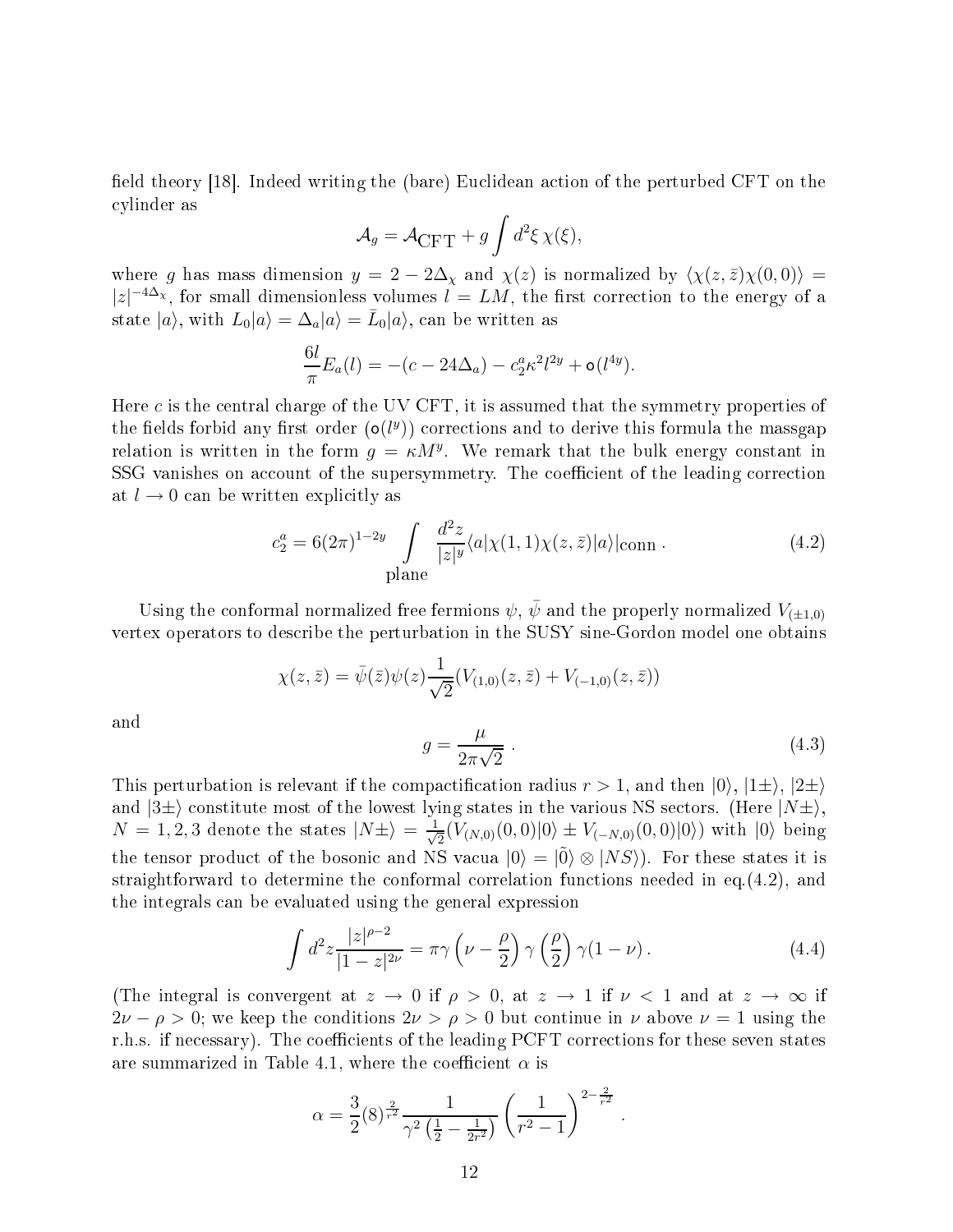| State '        |                  | $c_2^a \kappa^2$                                                                                                                                                                     |
|----------------|------------------|--------------------------------------------------------------------------------------------------------------------------------------------------------------------------------------|
|                |                  | $\alpha\gamma^2\left(\frac{1}{2}+\frac{1}{2r^2}\right)\gamma\left(-\frac{1}{r^2}\right)$                                                                                             |
| $ 1\pm\rangle$ | $\frac{1}{2r^2}$ | $\alpha\gamma(\frac{1}{2}-\frac{1}{2r^2})\left[\gamma(-\frac{1}{r^2})\gamma(\frac{1}{2}+\frac{3}{2r^2})\pm\frac{1}{2}\gamma(\frac{1}{2}-\frac{1}{2r^2})\gamma(\frac{1}{r^2})\right]$ |
| $ 2\pm\rangle$ | $\frac{2}{r^2}$  | $\alpha\gamma(\frac{1}{2}-\frac{3}{2r^2})\gamma(-\frac{1}{r^2})\gamma(\frac{1}{2}+\frac{5}{2r^2})$                                                                                   |
| $ 3\pm$        | $\frac{9}{2r^2}$ | $\alpha\gamma(\frac{1}{2}-\frac{5}{2r^2})\gamma(-\frac{1}{r^2})\gamma(\frac{1}{2}+\frac{7}{2r^2})$                                                                                   |

Table 4.1: The first PCFT corrections for some states

Note that in all these cases it is necessary to make the analytical continuation in  $\nu$ to give meaning to the otherwise divergent integrals. This divergen
e is expe
ted as the conformal dimension of the perturbing operator  $\Delta = \frac{1}{2} + \frac{1}{2r}$  $\frac{1}{2r^2}$  is greater than 1/2; thus the singularity coming at  $z \to 1$  from the  $\chi(1)\chi(z)$  OPE is not integrable no matter what the states  $|a\rangle$  are.

In the Ramond sector we expect that the ground state scaling function vanishes identially as a result of unbroken supersymmetry. The question is whether the (leading) PCFT corrections are consistent with this expectation. The conformal contribution to the scaling function vanishes since

$$
c - 24\Delta_R = \frac{3}{2} - 24\frac{1}{16} = 0.
$$

The next contribution is proportional to the second order coefficient

$$
c_2^{|R\rangle} = 6(2\pi)^{1-2y} \int\limits_{\text{plane}} \frac{d^2z}{|z|^y} \langle R|\chi(1,1)\chi(z,\bar{z})|R\rangle|_{\text{conn}} ,
$$

where

$$
|R\rangle = \lim_{z,\bar{z}\to 0} \sigma(z,\bar{z})|NS\rangle
$$

denotes the Ramond ground state. The integrand defining  $c_2^{|R\rangle}$  is formally positive, but the integral is divergent and needs regularization. Separating the integrand into a sum of terms, after an appropriate partial integration it can be converted into a form in which each term an be regularized using (4.4). The sum of regularized terms turns out to vanish. In this sense PCFT is consistent with a vanishing ground state scaling function in the Ramond se
tor.

# <sup>5</sup> NLIE

To probe the behaviour of the scaling functions between the ultraviolet and infrared limits one can use the thermodynamic Bethe Ansatz [19, 20]. Fendley and Intriligator's TBA gluing idea [21] leads to a set of TBA equations for all choices of the SSG coupling  $|22-24|$ , but in practice the equations take a simple form only at certain  $β$ . Instead one can treat all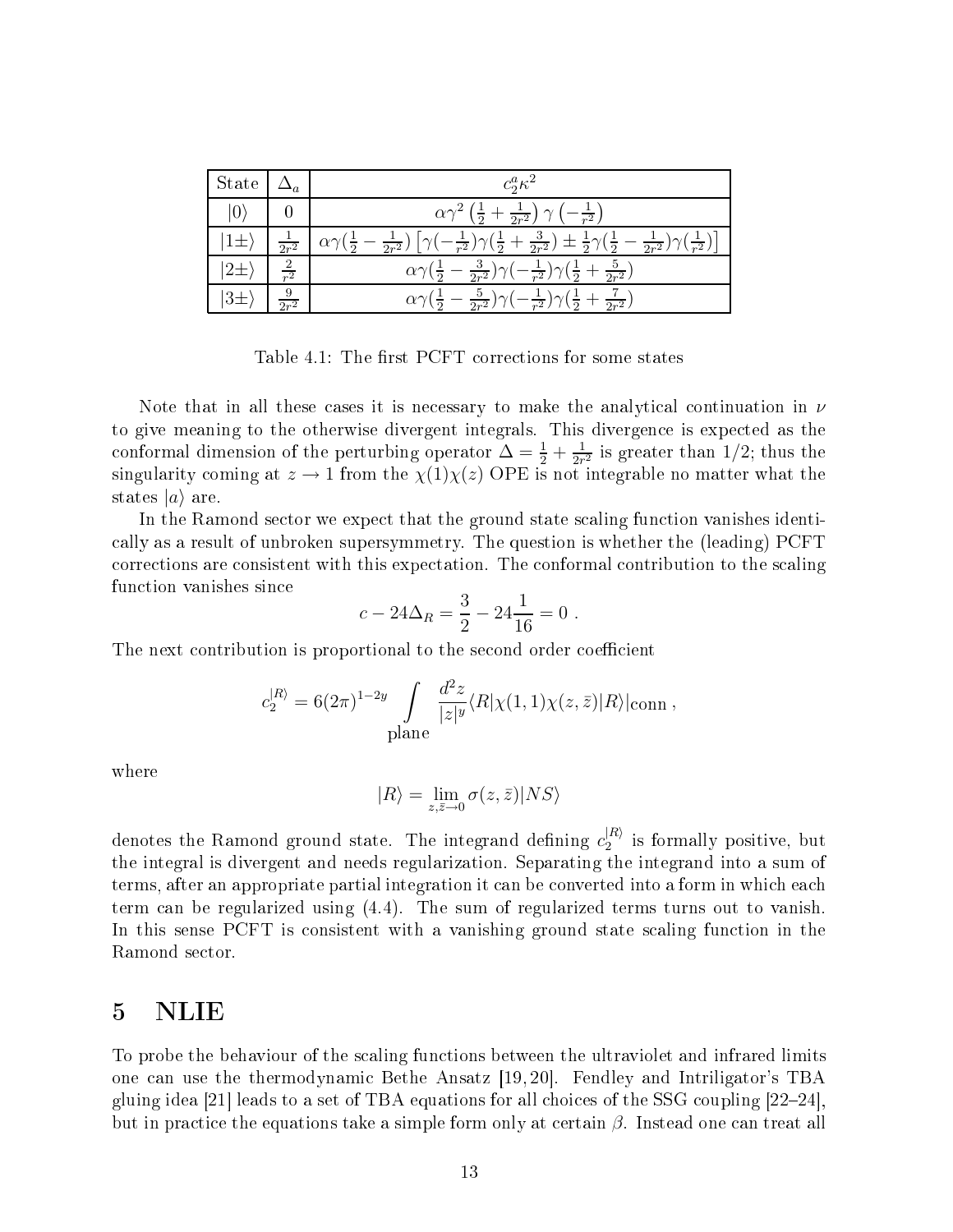values of the oupling on an equal footing by using an alternative type of nonlinear integral equation, originally developed for the ground state of the sine-Gordon model in [25] (and independently in a related context in  $(26, 27)$ , and which usually goes by the acronym NLIE.

The equations proposed in  $[5]$  for the SSG model consist of a TBA-like function coupled to a nonlinear integral equation. The two pieces reflect the factorized nature of the S matrix, with the TBA part associated to the SUSY factor and the NLIE part to the bosonic factor. The original equations of [5] generate the lowest ground state in the Neveu-Schwarz sector, but a simple sign hange and appropriate hoi
e of parameters provides a

ess to the other two ground states. The equations are

$$
\ln y_1(\theta) = -il \sinh(\theta) + i\pi\omega + \int_{-\infty}^{\infty} d\theta' \chi(\theta - \theta' + \frac{i\pi}{2}) \ln(1 + (-1)^{\delta} y_2(\theta')) \n+ \int_{C_1} d\theta' \varphi(\theta - \theta') \ln(1 + y_1(\theta')) - \int_{C_2} d\theta' \varphi(\theta - \theta') \ln(1 + y_1^{-1}(\theta')) ;
$$
\n
$$
\ln y_2(\theta) = \int_{C_1} d\theta' \chi(\theta - \theta' - \frac{i\pi}{2}) \ln(1 + y_1(\theta')) - \int_{C_2} d\theta' \chi(\theta - \theta' - \frac{i\pi}{2}) \ln(1 + y_1^{-1}(\theta')) .
$$

The integrations contours  $C_1$  and  $C_2$  run from  $-\infty$  to  $\infty$  just below and above the real axis respectively. The kernel  $\varphi(\theta)$  is proportional to the logarithmic derivative of the soliton-soliton s
attering amplitude of the sine-Gordon model

$$
\varphi(\theta) = \int \frac{dk}{2\pi} e^{ik\theta} \frac{\sinh(p-1)\frac{\pi k}{2}}{2\sinh\frac{\pi p k}{2}\cosh\frac{\pi k}{2}} ,
$$

and  $\chi(\theta)$  is related to the SUSY factor of the S matrix

$$
\chi(\theta) = 1/(2\pi \cosh \theta).
$$

The exact ground state energy depends only on the NLIE-like function via  $y_1(\theta)$ 

$$
E(l) = -\frac{i}{2\pi} \left( \int_{\mathcal{C}_1} d\theta \sinh \theta \ln(1 + y_1(\theta)) - \int_{\mathcal{C}_2} d\theta \sinh \theta \ln(1 + y_1^{-1}(\theta)) \right)
$$

.

By setting the parameters  $\omega$  and  $\delta$  appropriately these equations provide access to all three vacua, though not for all possible choices of  $(\beta, l)$  for each state, as we shall comment on further below. The appropriate settings are shown in table 5.1.

Typi
ally we an extra
t a number of results analyti
ally from nonlinear integral equations, the simplest of whi
h is the ultraviolet value of the ground state energy. In the Neveu-Schwarz sector  $(\delta = 0)$  the scaling function behaves as:

$$
\frac{6l}{\pi}E(0) = -\left(\frac{3}{2} - \frac{12\omega^2}{r^2}\right) ,
$$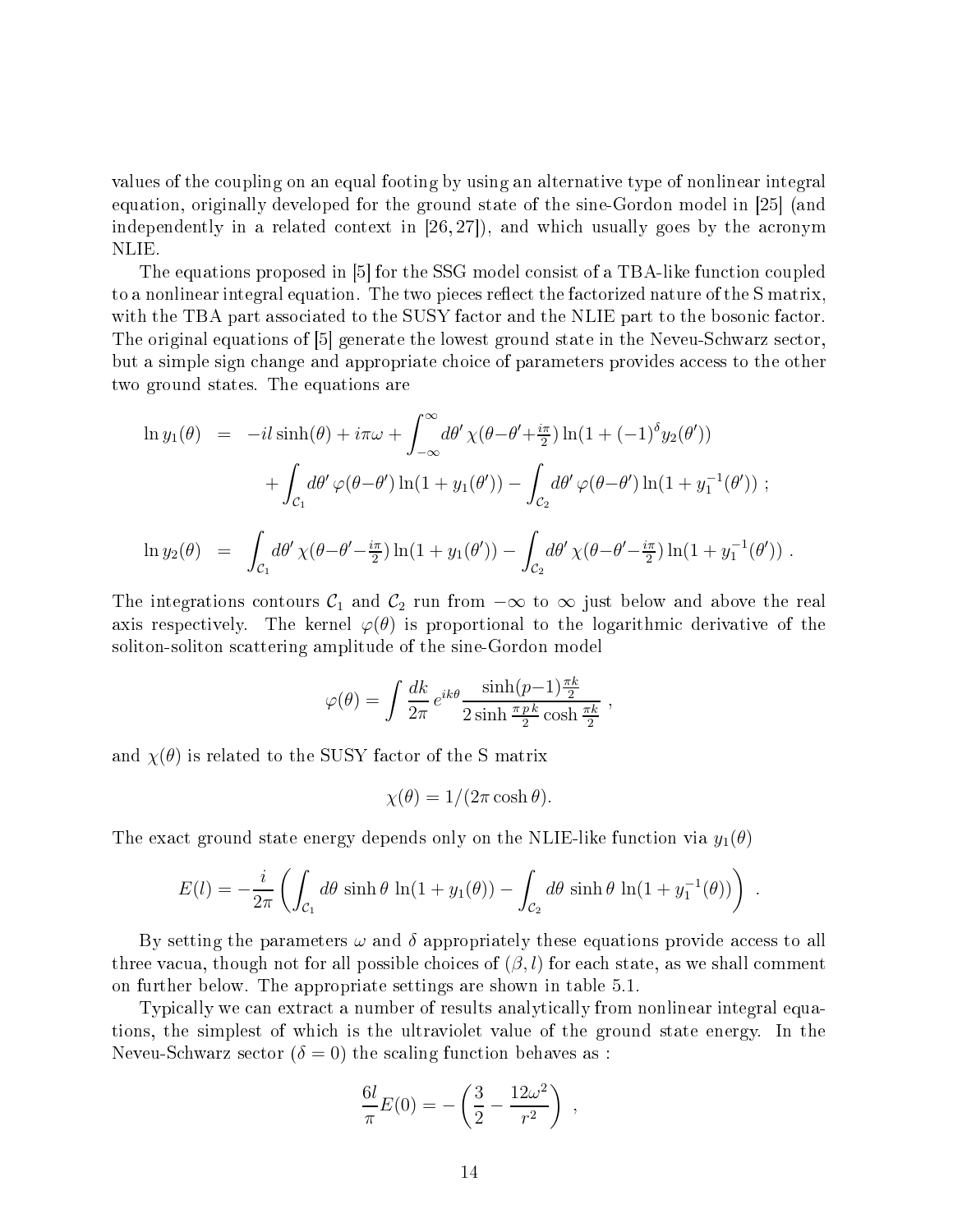| <b>State</b>                     | $\omega$ |   |
|----------------------------------|----------|---|
| $ 0\rangle \otimes  NS\rangle$   |          | U |
| $ 1+\rangle$                     |          | U |
| $ 0\rangle$<br>$\otimes \ket{R}$ |          |   |

Table 5.1: Choi
e of NLIE parameters to obtain ea
h of the three ground states.

while in the Ramond sector  $(\delta = 1)$  we have

$$
\frac{6l}{\pi}E(0) = -\left(-\frac{12(\omega - 1/2)^2}{r^2}\right).
$$

Note that tuning  $\omega$  according to Table 5.1 yields the correct UV behaviour for each ground state:

$$
\frac{6l}{\pi}E(0) = -(c - 24\Delta_a) .
$$

Furthermore the onformal dimension of the perturbing operator exa
tly mat
hes that of U<sub>1</sub>. In the infrared limit  $(l \to \infty)$  we deduce the scaling functions behaviour to be [5]

$$
E(l) \sim -2\sqrt{2}\cos\pi\omega \int \frac{d\theta}{2\pi} \cosh\theta \, e^{-Ml\cosh\theta} \,. \tag{5.1}
$$

This result an be given <sup>a</sup> simple intuitive interpretation. First, let us note that the  $\rm{RSOS}$  structure describing the SUSY degrees of freedom of solitons has three nodes  $0,$   $1/2,$ 1, which correspond to truncating the quantum group representation theory  $\mathcal{U}_q(sl(2))$  at  $q^4=1$  to the tensor product rule

$$
0 \otimes a = a
$$
,  $a = 0, \frac{1}{2}, 1$   
 $\frac{1}{2} \otimes \frac{1}{2} = 0 \oplus 1$ ,  $1 \otimes 1 = 0$ .

There is a notion of statistical dimension for these representations  $d_a$   $(a = 0, 1/2, 1)$ , which satises the ordinary rules under the tensor produ
t

$$
d_0 d_a = d_a
$$
,  $a = 0, \frac{1}{2}, 1$   
 $d_{\frac{1}{2}}^2 = d_0 + d_1$ ,  $d_1^2 = d_0$ ,

$$
d_0 = d_1 = 1 \qquad , \qquad d_{\frac{1}{2}} = \sqrt{2} \ .
$$

The kinks correspond to the  $1/2$  representation, and the above results mean that they have a statistical dimension  $\sqrt{2}$ . It might seem strange since it is hard to interpret this as the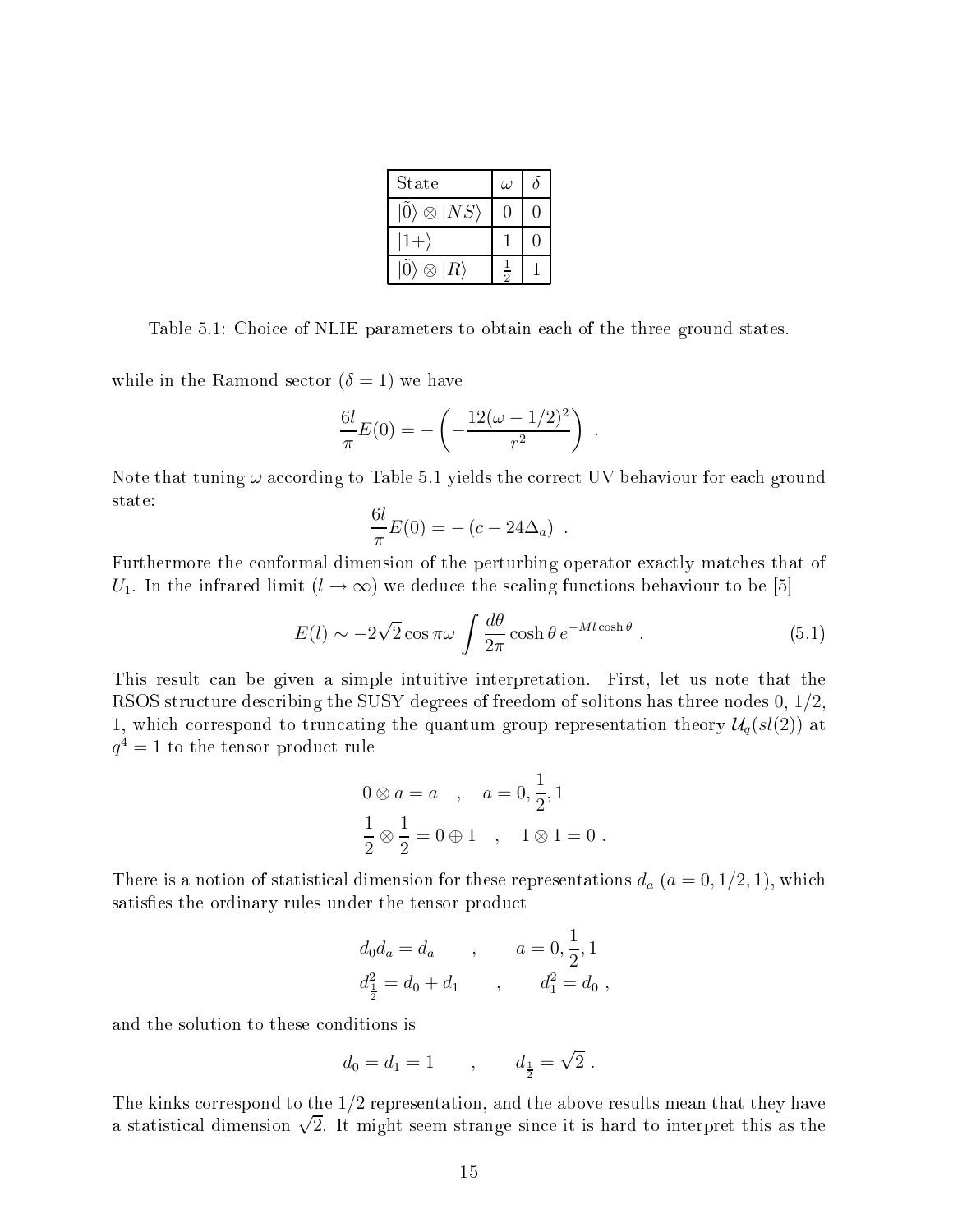| r             | b,                 | $c_2^a \kappa^2$   |
|---------------|--------------------|--------------------|
| $\sqrt{15/3}$ | $-0.4305230886667$ | $-0.4305230886637$ |
| $\sqrt{21/3}$ | $-0.7099942272385$ | $-0.7099942272382$ |
| $\mathcal{D}$ | $-0.5922281367467$ | $-0.5922281367458$ |
| 3             | $-0.2517882823698$ | $-0.2517882823567$ |
| 3.05          | $-0.2422117898616$ | $-0.2422117898994$ |

Table 5.2: Comparison of PCFT correction with NLIE for the first Neveu-Schwarz ground state

multiplet length. However, a simple calculation shows that the number of  $2n$ -kink states (negle
ting for the moment the topologi
al harge) with periodi boundary onditions grows as  $2^n$  (there are no odd-kink states on a circle) so the kinks indeed behave as a multiplet of length  $\sqrt{2}$ . The reason for this can be found in the nontrivial vacuum adjacency conditions imposed on multi-kink states, whi
h do not allow for all possible sequen
es to be realized.

Armed with this, it is easy to interpret the result (5.1). For  $\omega = 0$  it is exactly the leading correction from  $2\sqrt{2}$  particles in finite volume (or equivalently finite temperature) to the free energy. The additional factor 2 comes from the fact that the topological charge introduces a further doublet structure of the kinks. The  $\omega$  dependence is easy to understand using the same sort of instanton argument as in the case of the ordinary sine-Gordon model  $[11]$ . <sup>2</sup>

A final check can be made by comparing NLIE data with the above perturbed conformal theory predictions. Turning to the first Neveu-Schwarz ground state, we extracted the coefficient  $b_2$  from NLIE data fitted to a suitably truncated series of the form

$$
\frac{6l}{\pi}E_a(l) = -(c - 24\Delta_a) - \sum_{n=1} b_{2n}l^{2ny},
$$

then made a comparison with the coefficient of the leading PCFT correction  $c_2^a \kappa^2$ . The results displayed in Table 5.2 show ex
ellent agreement. Numeri
al iteration of the NLIEs in the Ramond sector confirms the Ramond ground state energy is identically zero for all choices of l. This provides a nontrivial check of the equations since the NLIE functions  $y_1(\theta)$  and  $y_2(\theta)$  are not identically zero.

It turns out to be harder to check the NLIEs for the second Neveu-Schwarz ground state. For small values of  $r$  and large values of the cylinder size  $l$  the equations work well. This allows a comparison with PCFT, but does not allow one to obtain the value of  $c_2^a k^2$  to

 $\bar{\ }$  we remark that a similar explanation can be made for the IR behaviour of the vacuum scaling function predicted by the NLIE supersymmetric models, and the framework of the formula (29) in the formula (29) in [5]. For the case L of that paper, the statistical dimension of the kink representation  $1/2$  results in  $2\cos(\pi/(L+2))$ . SSG corresponds to  $L=2$ , and ordinary sine-Gordon to  $L=1$  (i.e. the kinks have dimension 1 apart from the double degenera
y orresponding to their topologi
al harge).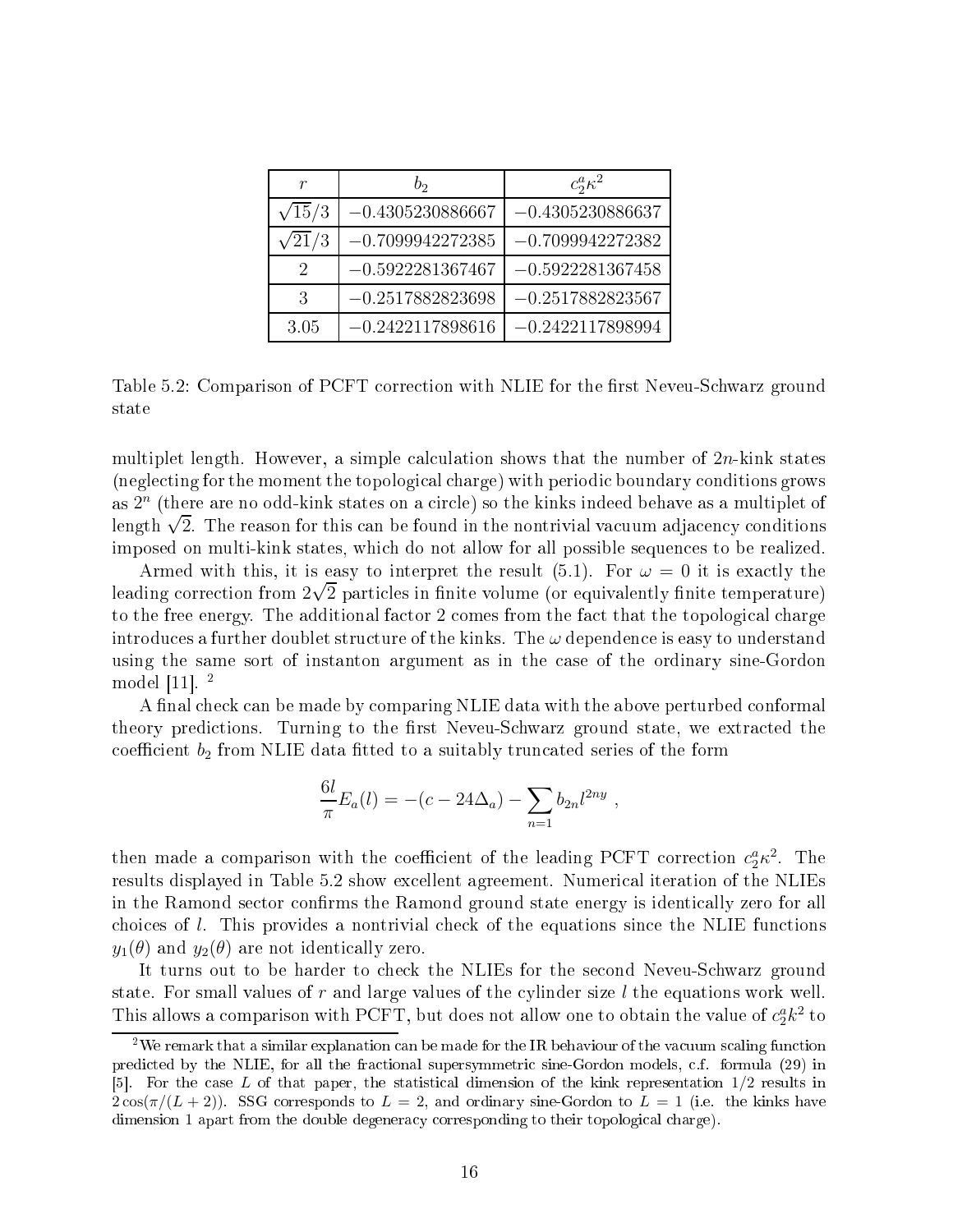

Figure 5.1: Comparing PCFT with NLIE for the se
ond Neveu-S
hwarz ground state

as many decimal places as for the lower NS ground state. Instead, in Fig. 5.1 we compare the PCFT result at compactification radius  $r^2 = 11$  (equivalently  $p = 1/5$ )

$$
c - 24\Delta_{|1+\rangle} + c_2^{|1+\rangle} k^2 l^{2y} ,
$$

using a solid line to the NLIE data  $-6lE_a(l)/\pi$  (indicated by the symbol  $\circ$ ). The agreement is very good.

So what lies behind the difficulties at some couplings and/or cylinder size? For larger values of r or smaller l the equations fail because one or more zeros of  $1+y_1(\theta)$  attempt to cross one of the integration contours, resulting in a singularity in  $\ln(1+y_1(\theta))$ . (Once this has happened a zero of  $1 + y_2(\theta)$  may also attempt to cross a contour.) This behaviour is not unexpected: by sending the cylinder size l into the complex plane the authors of  $[28, 29]$ were able to analytically continue a set of TBA equations describing the ground state energy of a particular model to a new set, which gave access to the first excited state. Here, we have an additional parameter  $\omega$  which we analytically continue from 0 to 1 along the real axis to obtain the second NS ground state from the first. Singularities in the logarithmic term of NLIEs of the type dis
ussed here also arise via a se
ond me
hanism, whi
h usually occurs as the (real) cylinder size  $l$  is decreased and is not explicitly connected to an excited state. This so-called 'specials' problem was first described in the context of the ordinary sine-Gordon NLIE when the equation was tuned to study the various states of the minimal models perturbed by  $\phi_{13}$  [30]. Since we are able to make a favourable comparison of NLIE data and PCFT results for some couplings  $r$  we leave the resolution of these problems for future investigation. This will also provide clues as how to modify the NLIEs to address the excited states, as has been done for the sine-Gordon NLIE in  $[9, 31-34]$ .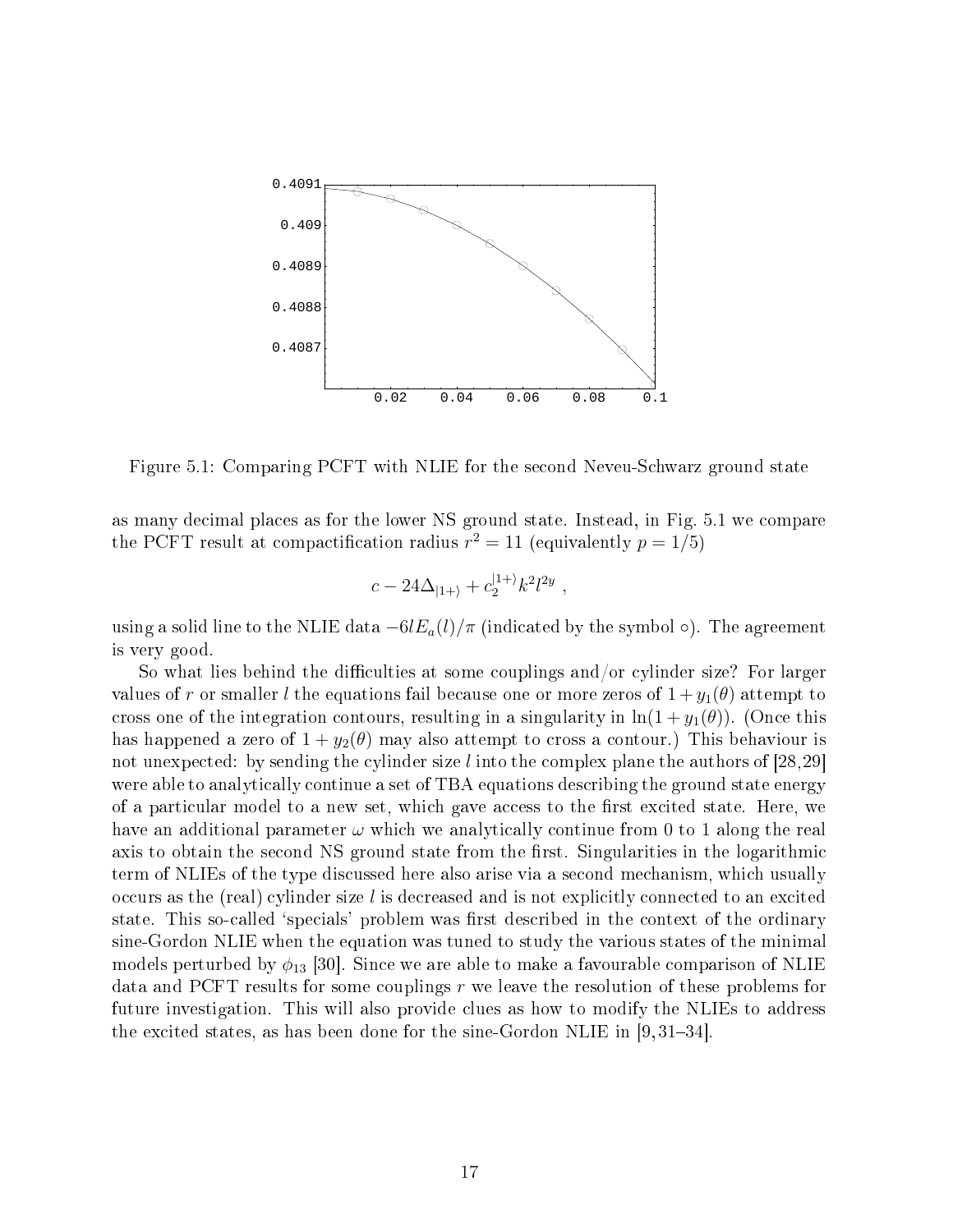# 6 TCSA

### 6.1 TCSA for the supersymmetric sine-Gordon model

The supersymmetric sine-Gordon model can be viewed as a relevant perturbation of the  $c=\frac{3}{2}$ 2 free comormal field theory, consisting or a free fermion and a free boson. Following the idea of the truncated conformal space approach (TCSA) [35], the Hilbert space is truncated at a given conformal energy  $E_\mathrm{cut},$  and so the Hamiltonian can be diagonalized numerically to obtain an approximate finite volume spectrum. Since the perturbing operator has scaling dimension larger than 1/2 we are fa
ed with divergen
es in the TCSA data and hope to obtain relative energy levels only. Furthermore, the Hilbert spa
e ontains many more vectors up to a given energy cut than in a theory with a single scalar field only, so only qualitative results are expe
ted.

The matrix elements of the perturbing operator between any two conformal states  $|a\rangle$ and  $|b\rangle$  with conformal weights  $(\Delta_a, \bar{\Delta}_a)$  and  $(\Delta_b, \bar{\Delta}_b)$  can be brought to the following form

$$
\langle a|g\int_0^L dx\,\chi(\xi,\bar{\xi})|b\rangle = \frac{gL}{\sqrt{2}}\left(\frac{2\pi}{L}\right)^{2\Delta}\langle a|i\psi(1)\bar{\psi}(1)\left(V_{(1,0)}(1,1)+V_{(-1,0)}(1,1)\right)|b\rangle\,\delta_{\Delta_a-\bar{\Delta}_a,\Delta_b-\bar{\Delta}_b}
$$

using a onformal mapping from the ylinder to the plane and translational invarian
e (the δ expresses the conservation of momentum/conformal spin). Recall that  $\Delta = \frac{1}{2} + \frac{1}{2r}$  $2r^2$  .

We use relations  $(4.1, 4.3)$  to write the PCFT coupling g in terms of the kink mass M and to convert the Hamiltonian into dimensionless form (energy measured in units of M), parametrized by the dimensionless volume parameter  $l = ML$ . The Hilbert space an be de
omposed into se
tors of given onformal spin and given bosoni winding number (topologi
al harge).

Using the mode expansions and  $U(1)$  charge conservation, the matrix elements of the perturbing operator an be al
ulated as the produ
t of separate bosoni and fermioni contributions. In the Ramond sector, matrix elements including the fermion zero mode an be omputed using the relation

$$
\langle R | i b_0 \bar{b}_0 | R \rangle = \frac{1}{2} .
$$

Since the interaction is even in the bosonic field, the perturbing operator has the following discrete bosonic  $Z_2$  symmetry

$$
|n,m\rangle \leftrightarrow |-n,-m\rangle \quad ; \quad a_n \leftrightarrow -a_n \quad ; \quad \bar{a}_n \leftrightarrow -\bar{a}_n \; .
$$

The discrete symmetry  $(2.4,2.5)$  means that the NS sector has an additional  $Z_2$  symmetry a
ting as

$$
|n,m\rangle \leftrightarrow (-1)^n |n,m\rangle \quad ; \quad b_s \leftrightarrow -b_s \quad , \bar{b}_s \leftrightarrow \bar{b}_s .
$$

There is no such symmetry in the Ramond sector as a result of the presence of the fermionic zero mode.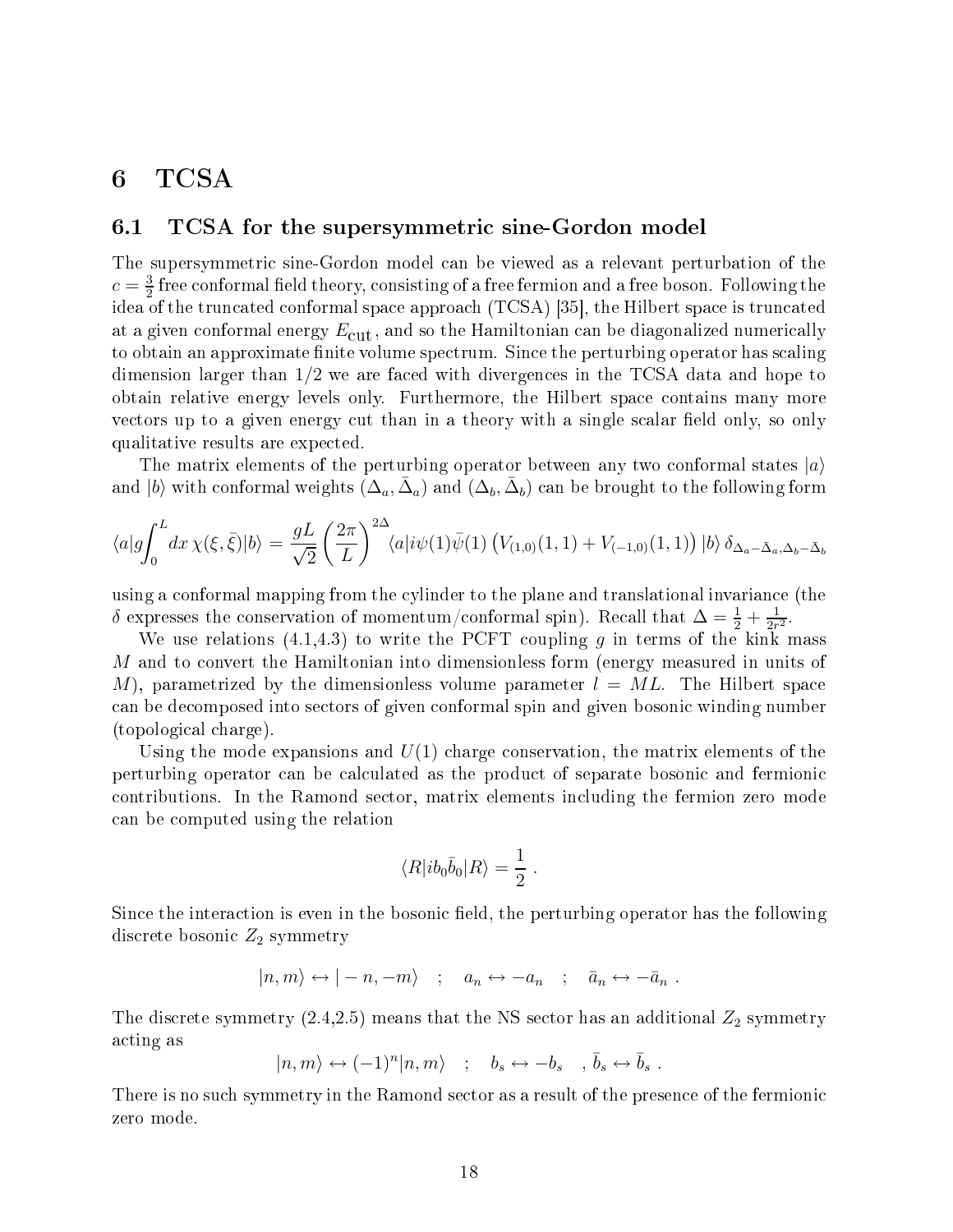| $(\Box)$     | $(\circ)$<br>$+ - + -$ | (x)            |              | $(*)$ $+$ $(\triangle)$ | $(+)$                |
|--------------|------------------------|----------------|--------------|-------------------------|----------------------|
| $ 0\rangle$  | $ 1+\rangle$           |                |              | $ 0\rangle_{\rm R}$     |                      |
|              |                        | $ 2 - \rangle$ | $ 1-\rangle$ |                         | $ 1-\rangle_{\rm R}$ |
| $ 2+\rangle$ | $ 3+\rangle$           |                |              | $ 1+\rangle_{\text{R}}$ |                      |

Table 6.1: UV classification of the lowest lying states in the various NS and R sectors for  $r > 3$ . For  $r < 3$  the order of the states is somewhat different ( $|3+\rangle$ ) is the third state in its sector), but they can still be identified unambiguously.

The Hilbert spa
e (see Se
tion 4.1) an be further de
omposed with respe
t to these symmetries. In table 6.1 we list the lowest energy states of each sector for zero spin and zero topological charge. The first sign refers to the NS parity, while the second to the bosonic one. In parenthesis we indicate the symbol we used in the TCSA data for the various sectors and  $|N\pm\rangle_{\text{R}} = \frac{1}{\sqrt{}}$  $\frac{1}{2} \left( V_{(N,0)}(0,0) |0\rangle_{\mathbf{R}} \pm V_{(-N,0)}(0,0) |0\rangle_{\mathbf{R}} \right)$ , where  $|0\rangle_{\mathbf{R}} = |\tilde{0}\rangle \otimes |R\rangle$ .

# 6.2 Che
king TCSA against PCFT

The aim of this investigation is to confirm the TCSA program by comparing the small volume (UV) data for the low lying energy levels to the predi
tions of onformal perturbation theory (PCFT). Sin
e the TCSA data are given in terms of the (IR) kink mass while the PCFT predictions in terms of the  $(UV)$  parameter  $\mu$ , to make the formal comparison one has to use the massgap relation. Nevertheless as the TCSA program is written using the same massgap relation the success of the comparison says nothing about the correctness of this relation but may confirm the TCSA program.

Since the scaling dimension of the perturbing operator is larger than  $1/2$  both the onformal perturbation theory and TCSA are plagued by divergen
es. As dis
ussed in section 3.3, in PCFT these divergences are regularized by analytical continuation. The introduction of a finite  $E_{\rm cut}$  in TCSA also regularizes these divergences albeit in a different way. Therefore the best one can do to compare TCSA and the PCFT predictions is to consider the differences between the various energy levels rather than the levels themselves:

$$
\frac{6l}{\pi}(E_b(l) - E_a(l)) - 24(\Delta_b - \Delta_a) = \Delta c^{ba} \kappa^2 l^{2y} + o(l^{4y}), \quad \Delta c^{ba} = c_2^a - c_2^b.
$$

This has two advantages: on the one hand the TCSA energy differences depend less sensitively on  $E_{\text{cut}}$  than the individual levels, and on the other the integrals defining  $\Delta c^{ba}$  are convergent thus they may be computed as the appropriate differences of the data in the table 4.1.

Using the identifications between the low lying TCSA lines and the  $|N\pm\rangle$  states in table 6.1 we compare the TCSA energy differences and the PCFT predictions in Fig. 6.1. In diagram (a), the three continuous lines depict the PCFT predictions with  $\Delta c^{|1-\rangle|0\rangle} \Delta c^{|1+\rangle|0\rangle}$ and  $\Delta c^{|2+|0\rangle}$  respectively, while - in accordance with table 6.1 - the symbols  $*, \circ, \Box$  and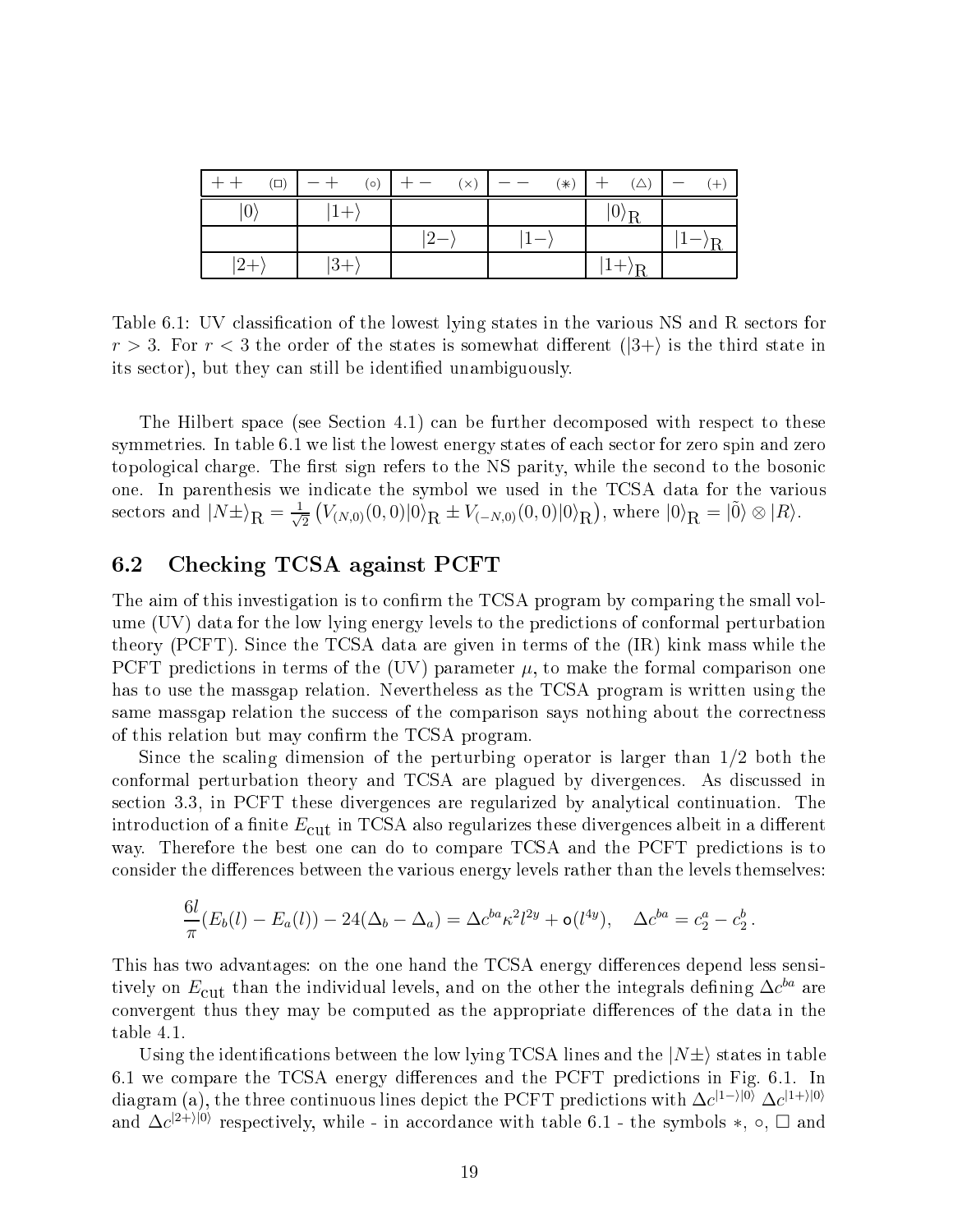× denote the TCSA data for

$$
(E_1^{--}(l) - E_1^{++}(l)) \frac{6l}{\pi} - \frac{12}{r^2} ,
$$
  
\n
$$
(E_1^{-+}(l) - E_1^{++}(l)) \frac{6l}{\pi} - \frac{12}{r^2} ,
$$
  
\n
$$
(E_2^{++}(l) - E_1^{++}(l)) \frac{6l}{\pi} - \frac{48}{r^2} \text{ and}
$$
  
\n
$$
(E_1^{+-}(l) - E_1^{++}(l)) \frac{6l}{\pi} - \frac{48}{r^2} ,
$$

respectively. Note that the data is consistent with the  $(2\pm)$  states being degenerate in the leading order of PCFT.

In diagram  $(b)$ , the first three lines and the first four sets of TCSA data are just like on (a), while the fourth continuous line depicts the leading PCFT prediction for  $\Delta c^{|3+\rangle |1+\rangle}$ and the second line of points marked by ○ are the TCSA data

$$
(E_3^{-+}(l) - E_1^{-+}(l)) \frac{6l}{\pi} - \frac{96}{r^2}.
$$

The agreement between the data and the leading predictions is excellent, though the deviations between them indicate that in some cases the higher order PCFT corrections are not negligible even in this  $l$  region.

### 6.3 IR spe
trum from TCSA

Since the scaling dimension of the perturbing operator is larger than  $1/2$  we have divergences in the TCSA data. This can be seen by increasing the cutoff: the energy levels become more and more negative. The energy differences, however, converge but unfortunately very slowly. The first two lines in the  $(++)$ ,  $(-+)$  NS and in the  $(+)$  R sectors, and the first (lowest) lines in the  $(+-)$ ,  $(--)$  NS and  $(-)$  R sectors are shown in Fig. 6.2, where we plot these lines relative to the ground state of the  $(++)$  NS sector.

The various points are marked according to table 6.1. The first row in the table corresponds to the UV limit of the three vacua as shown on the data. The next row, (the next three curves) corresponds to the first breathers excited above each vacua, while the last row, (the last three curves) are related to the second breathers. The bosonic breathers are identified on the basis of their behaviour under the discrete symmetries. The compactification radius is  $r = 3.05$  and the energy cut is 14, which corresponds to approximately 13000 states in the Ramond sector and 9000 states in the NS sectors, respectively. Clearly the urves are in a qualitative agreement with the spe
trum, but the parti
ular mass values are wrong. Indeed it an be seen that the TCSA onverges very slowly to the right values: by changing the truncation level from 8 to 14 in steps of 2, the energy differences change almost the same amount in each step. However, the qualitative features of the spectrum (i.e. the degenera
y and gap patterns) already appear for very small number of states and are stable against in
reasing the trun
ation level.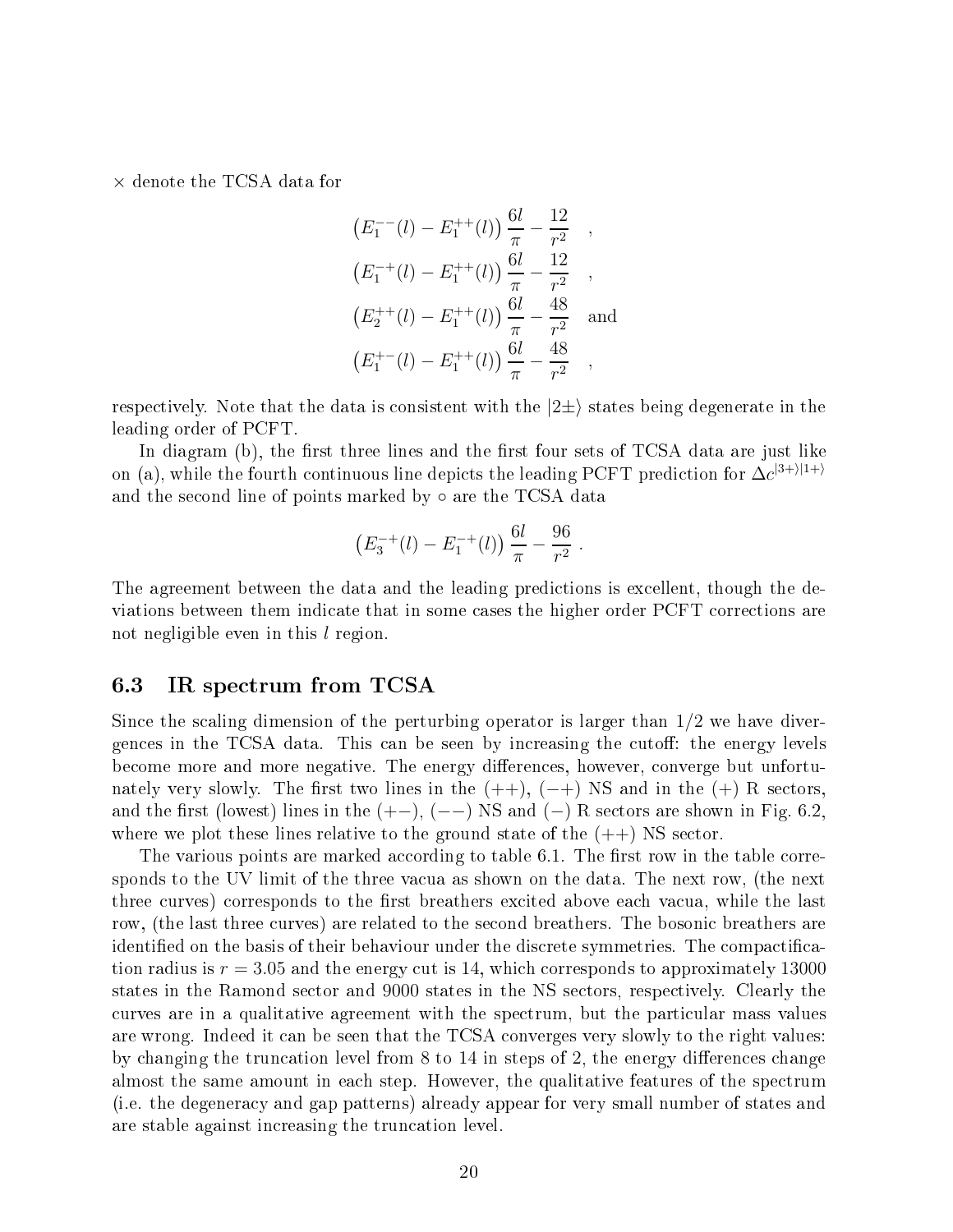

(b) r=2.3

Figure 6.1: Comparison of TCSA and PCFT energies relative to the NS  $(++)$  vacuum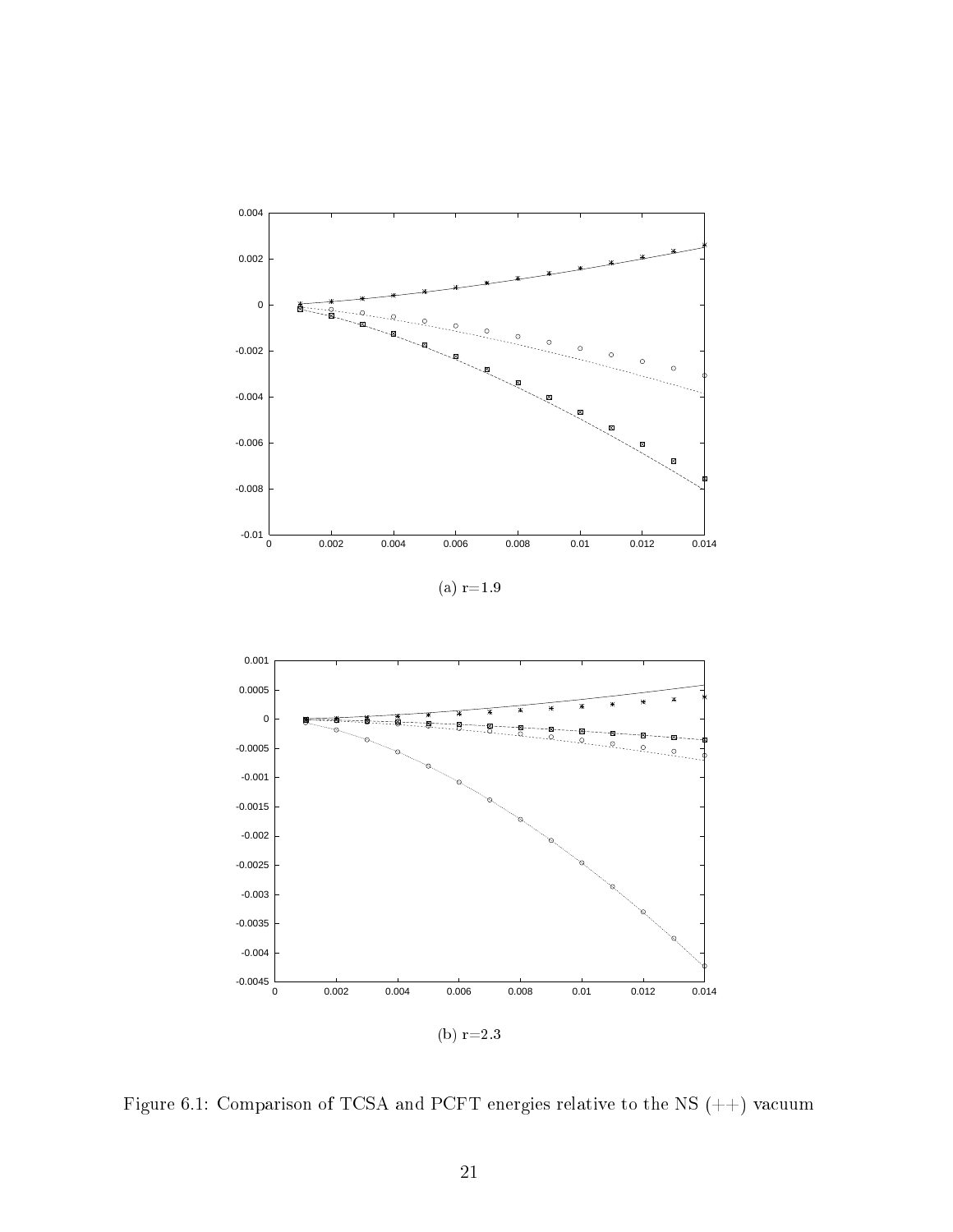

Figure 6.2: Lowest lying states in the TCSA spectrum

Even though the mass values converge very slowly, the case for the mass ratios is much better. Calculating particular mass ratios from the data, the predictions of S matrix theory (2.9) an be reprodu
ed with a few per
ent a

ura
y, and are mu
h more stable against changing the cut.

Furthermore, the TCSA data are also qualitatively onsistent with the dependen
e of the spectrum on the coupling, i.e. by changing the compactification radius  $r$  the number and relative position of breather line triplets follows the predicted spectrum.

#### $\overline{7}$ **Conclusions**

In this work we investigated supersymmetric sine-Gordon theory (SSG), especially the structure of the vacua and the kinks connecting them. Using an argument due to Zamolodchikov we clarified the vacuum and kink structure and showed that it corresponds exactly to the exact S matrix conjectured in  $[1]$ . Then we formulated the theory in the perturbed conformal field theory (PCFT) framework, which shows a striking difference to the usual Lagrangian description, namely the omission of a purely scalar potential term. The first evidence we gave for the correctness of this description came from the construction of a spin-3 conserved charge, which is necessary for integrability. Considering the classical limit, we showed that the expression for this charge obtained in the PCFT framework reduces to the result known from the lassi
al Lagrangian approa
h, eviden
e that the two approa
hes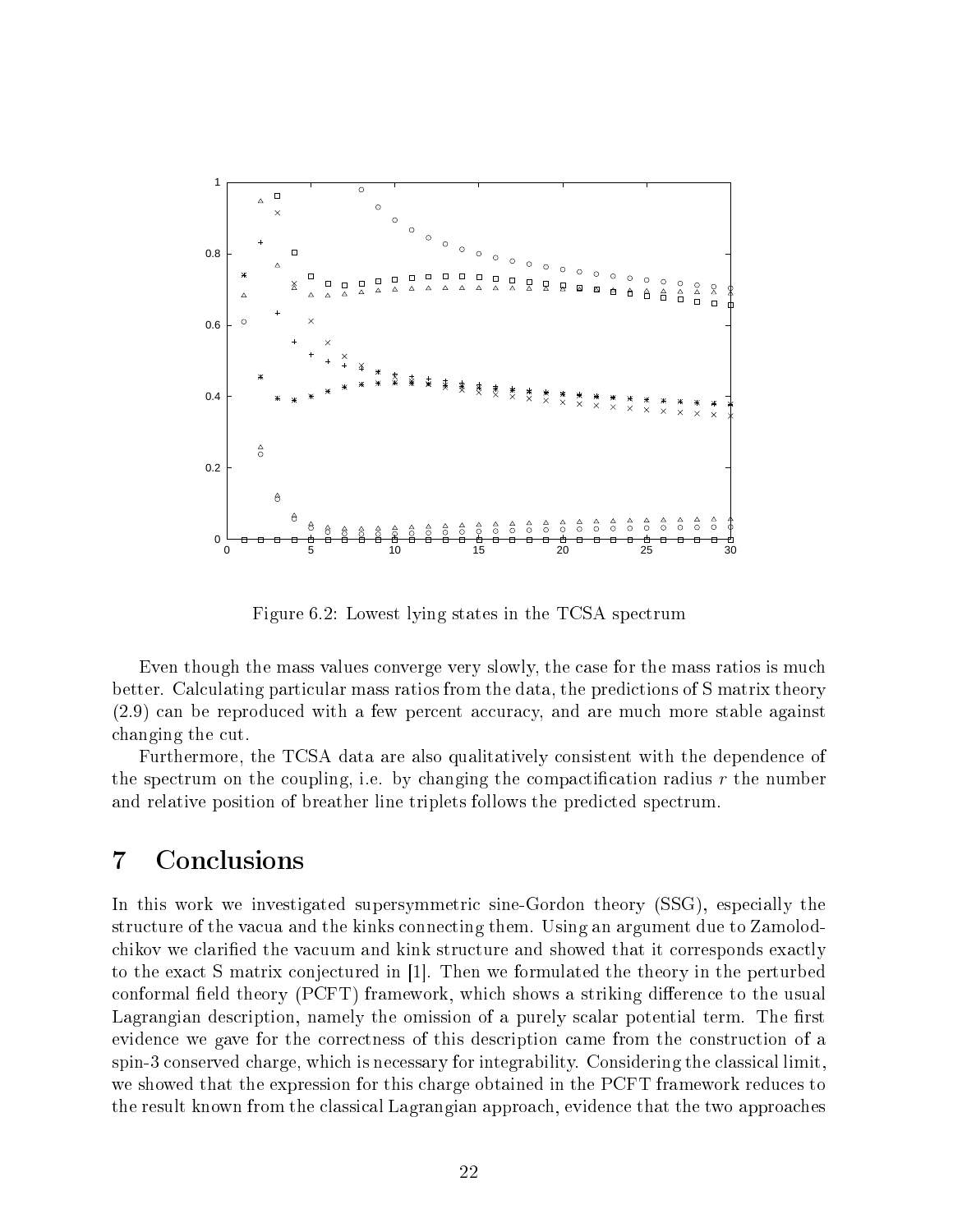indeed des
ribe the same model.

Using PCFT, we obtained the leading behaviour of some energy levels in finite volume, for the limit of small volume (the ultraviolet regime). In particular, we concluded that the energy of the Ramond ground state vanishes in this limit, whi
h is onsistent with the fact that it is expected to vanish exactly due to unbroken SUSY in finite volume in this sector.

The PCFT results were then ompared to results obtained from an NLIE equation for the lowest lying Neveu-Schwarz state, which is the true ground state in finite volume. This omparison involves the mass gap relation between the PCFT oupling (an UV parameter) and the soliton mass (an IR quantity) conjectured earlier in  $[17]$ . The comparison showed excellent agreement for several different values of the dimensionless coupling parameter  $\beta$ (equivalently r) of the model, which is a strong evidence for the correctness of the mass gap formula on one hand, and for the onsisten
y between the PCFT and NLIE approa
h on the other.

We have also examined the large volume (infrared) limit of the NLIE and found a perfe
t agreement with onsiderations based on statisti
s of kinks and instanton al
ulus in finite volume.

The NLIE proposed in [5] was formulated for the true ground state of SSG, which is the lowest lying state in the Neveu-Schwarz sector. Matching conformal dimensions computed from the NLIE with those predicted from conformal field theory, we proposed equations describing the other two vacua, one in the Ramond and the other in the Neveu-Schwarz sector. Numerical iteration of the NLIE for the Ramond ground state gave a vanishing energy for all volumes, as expected, providing a very strong check since the solution of the equation itself is still nontrivial in this case. For the second Neveu-Schwarz vacuum, convergence properties of the iteration are not as good as for the other two cases, but the UV behaviour matches the PCFT prediction nicely, giving another confirmation of the onsisten
y between PCFT, NLIE and the massgap formula.

Finally, we performed an analysis of the finite volume problem using truncated conformal space approach (TCSA). We checked the validity of the approach in the UV regime by a omparison with PCFT. While the numeri
al onvergen
e of the TCSA is not very good (partially due to UV divergen
es, but also to a rapidly growing number of states as the energy cut is raised), it does confirm the qualitative picture of the spectrum, both the degeneracies and the behaviour of the breather levels are in accordance with the picture presented before.

There are many open issues. It would be very interesting to give a complete characterization of the SSG finite volume spectrum from the NLIE, like it has been done in the non-SUSY case  $[9, 25, 26, 30-34]$ . It is not at all obvious how to achieve that, however, mainly because the NLIE for the SSG theory is of a mixed type - part of the system resembles the Destri-de Vega equation, while the other part looks like a thermodynami Bethe Ansatz equation. It is likely that a reformulation of the NLIE is ne
essary.

Another interesting problem would be to extend the analysis of the spectrum to the boundary case, along the lines of non-SUSY sine-Gordon theory [36]. This was part of the motivation to introdu
e TCSA for SSG, however, the slow onvergen
e of TCSA prevents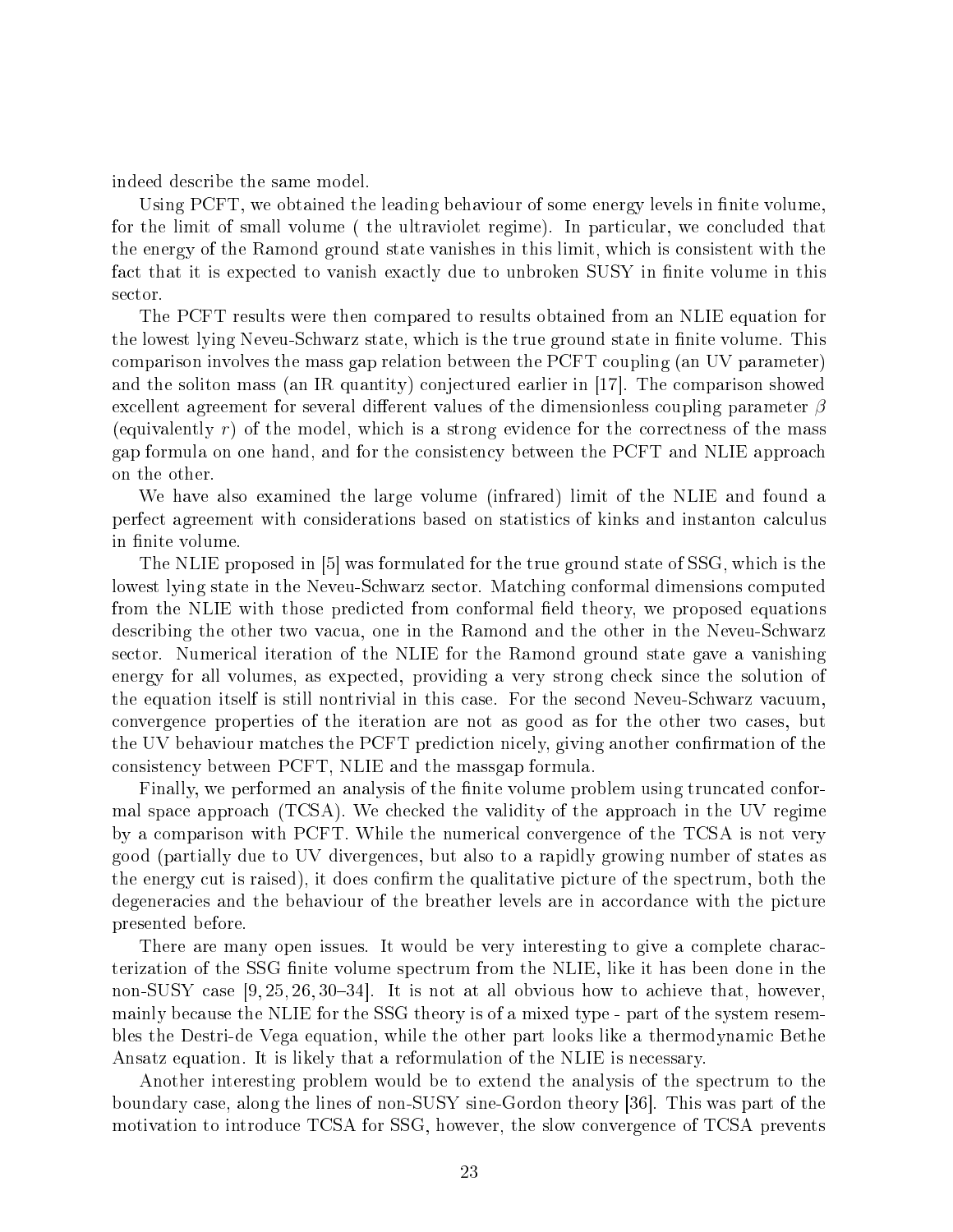us from obtaining reliable quantitative results, which would be necessary to check the bootstrap spectrum proposed in [37]. It remains to be seen whether this can be overcome in some way. Extending the NLIE to the boundary situation could be another way to obtain interesting results and check the bootstrap predictions.

# A
knowledgments

The authors would like to thank Gerard Watts for illuminating dis
ussions. We are also grateful to Mar
o Mori
oni for sharing with us his unpublished TBA results on Fendley's s
attering theory. TCD thanks the UK EPSRC for a Resear
h Fellowship. This work was partially supported by the EC network "EUCLID", contract number HPRN-CT-2002-00325, and Hungarian resear
h funds FKFP 0043/2001, OTKA D42209, T037674, T034299 and T043582. GT was also supported by a Szé
henyi István Fellowship, and ZB by a Bolyai János Resear
h Fellowship.

# Referen
es

- $[1]$  C. Ahn: *Nucl. Phys.* **B354** (1991) 57-84.
- [2] H. Nastase, M. A. Stephanov, P. van Nieuwenhuizen and A. Rebhan: Nucl. Phys. B542 (1999) 471-514, hep-th/9802074. N. Graham and R. L. Jaffe, *Nucl. Phys.*  $B544$  (1999) 432-447, hep-th/9808140. M. A. Shifman, A. I. Vainshtein and M. B. Voloshin, *Phys. Rev.* **D59** (1999) 045016, hep-th/9810068. A. Rebhan, P. van Nieuwenhuizen and R. Wimmer, *Nucl. Phys.* **B648** (2003) 174-188, hep-th/0207051.
- [3] P. Fendley: *Phys. Lett.* **B250** (1990) 96-101.
- $|4|$  A.B. Zamolodchikov: Fractional-spin integrals of motion in perturbed onformal field theory, in Fields, Strings and Quantum Gravity, eds. H. Guo, Z. Qiu and H. Tye (Gordon and Brea
h, 1984).
- [5] C. Dunning: *J. Phys.* A36 (2003) 5463-5476, hep-th/0210225.
- [6] S. Ferrara, L. Girardello and S. Sciuto: *Phys. Lett.* **B76** (1978) 303-306.
- [7] K. Schoutens: Nucl. Phys. B344 (1990) 665-695.
- [8] T.R. Klassen and E. Melzer: *Int. J. Mod. Phys.*  $\mathbf{A8}$  (1993) 4131-4174, hep-th/9206114.
- [9] G. Feverati, F. Ravanini and G. Takács: Phys. Lett. **B444** (1998) 442-450, hepth/9807160.
- [10] A.B. Zamolodchikov: *Phys. Lett.* **B335** (1994) 436-443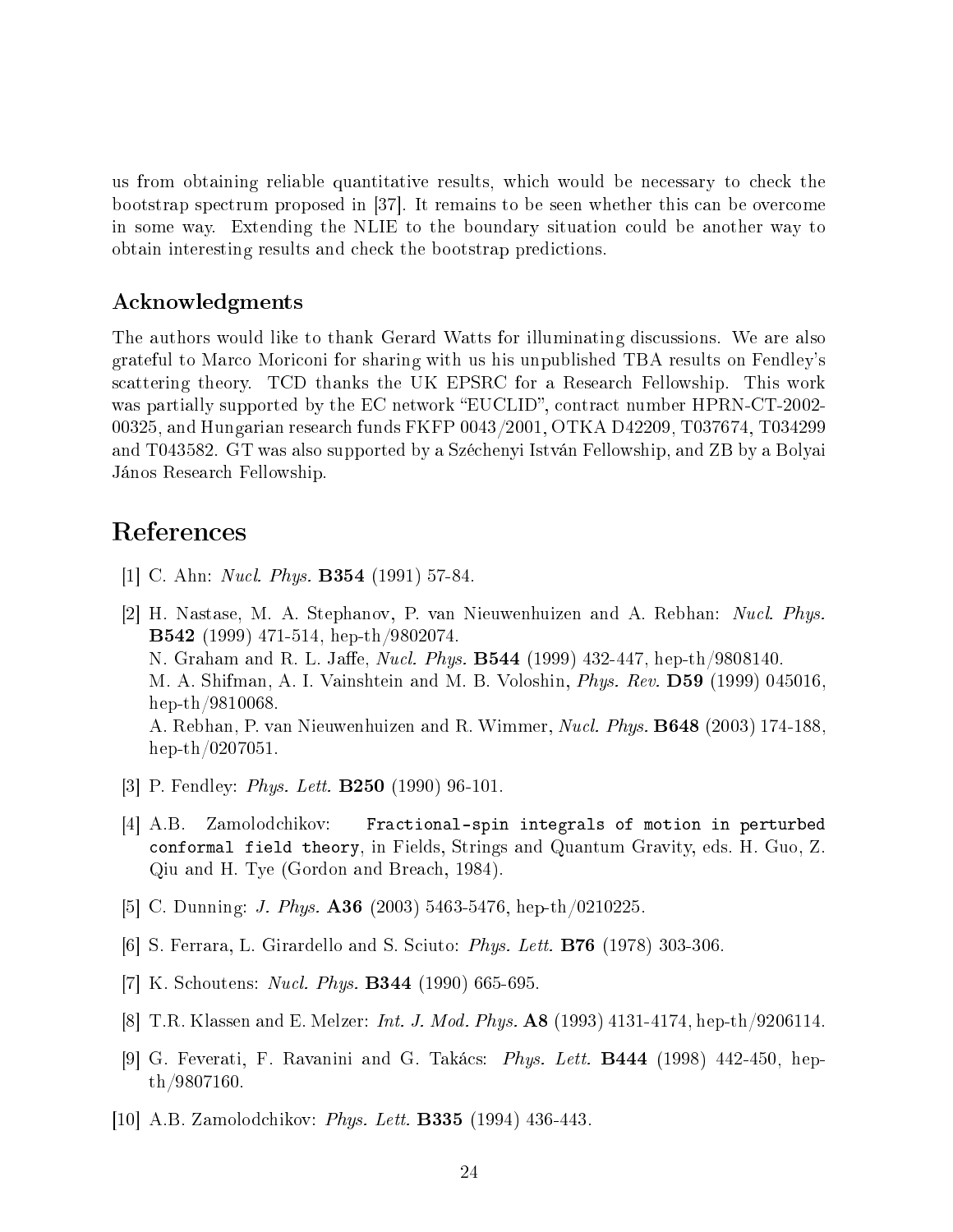- [11] Z. Bajnok, L. Palla, G. Takács and F. Wágner: *Nucl. Phys.* **B587** (2000) 585-618, hep-th/0004181.
- [12] T. Hollowood and A. Mavrikis: *Nucl. Phys.* **B484** (1997) 631, hep-th/9606116.
- [13] A.B. Zamolodchikov: *Int. J. Mod. Phys.*  $\mathbf{A3}$  (1988) 4235; Adv. Stud. Pure Math. 19 (1989) 614.
- [14] H.C. Liao and P. Mansfield: *Nucl. Phys.* **B344** (1990) 696.
- [15] P. Mathieu: *Nucl. Phys.* **B336** (1990) 338-348; P. Mathieu and G.M.T. Watts: *Nucl. Phys.* **B510** (1998) 577-607, hep-th/9707050.
- [16] T. Inami, S. Odake and Y.Z. Zhang: *Phys. Lett.* **B359** (1995) 118-124, hepth/9506157; R.I. Nepomechie: *Phys. Lett.* **B509** (2001) 183-188, hep-th/0103029.
- [17] P. Baseilhac and V.A. Fateev: *Nucl. Phys.* **B532** (1998) 567-587, hep-th/9906010.
- [18] T.R. Klassen and E. Melzer: *Nucl. Phys.* **B350** (1991) 635-689.
- [19] C.N. Yang and C.P. Yang: *J. Math. Phys.* **10** (1969) 1115-1122.
- [20] Al.B. Zamolodchikov: *Nucl. Phys.* **B342** (1990) 695-720.
- [21] P. Fendley and K. Intriligator: *Nucl. Phys.* **B372** (1992) 533-558, hep-th/9111014.
- [22] F. Ravanini, R. Tateo and A. Valleriani: *Int. J. Mod. Phys.*  $\mathbf{A8}$  (1993) 1707-1727, hep-th/9207040.
- [23] R. Tateo: *Int. J. Mod. Phys.* A10 (1995) 1357-1376, hep-th/9405197.
- [24] R. Tateo: *Phys. Lett.* **B355** (1995) 157-164, hep-th/9505022.
- [25] C. Destri and H.J. de Vega: *Phys. Rev. Lett.* **69** (1992) 2313-2317; Nucl. Phys. **B438** (1995) 413-454, hep-th/9407117.
- $[26]$  A. Klümper and P.A. Pearce: *J. Stat. Phys.* **64** (1991) 13-76.
- [27] A. Klümper, M.T. Batchelor and P.A. Pearce: *J. Phys.*  $\mathbf{A24}$  (1991) 3111-3133.
- [28] P. Dorey and R. Tateo: *Nucl. Phys.* **B482** (1996) 639-659, hep-th/9607167.
- [29] P. Dorey and R. Tateo: *Nucl. Phys.* **B515** (1998) 575-623, hep-th/9706140.
- [30] G. Feverati, F. Ravanini and G. Takács: Nucl. Phys. **B570** (2000) 615-643, hepth/9909031.
- [31] D. Fioravanti, A. Mariottini, E. Quattrini and F. Ravanini: *Phys. Rev. Lett.* **B390** (1997) 243-251, hep-th/9608091.